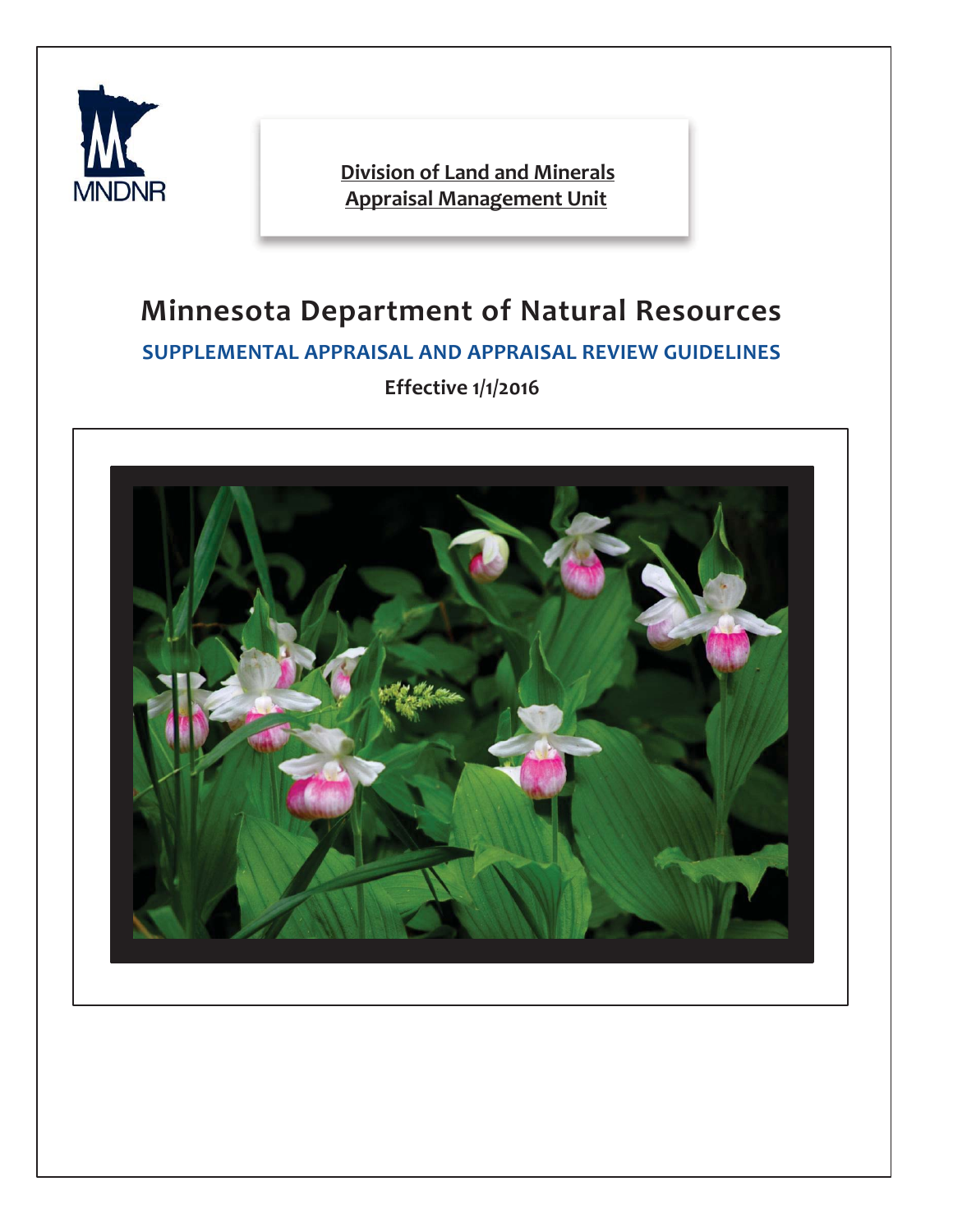# Supplemental Appraisal and Appraisal Review Guidelines

| Α. |  |
|----|--|
|    |  |
| Α. |  |
| Β. |  |
| C. |  |
| D. |  |
| Ε. |  |
|    |  |
| Α. |  |
| Β. |  |
| C. |  |
| D. |  |
| Ε. |  |
| F. |  |
| G. |  |
| Н. |  |
| ı. |  |
| J. |  |
| К. |  |
| L. |  |
|    |  |
| Α. |  |
| Β. |  |
| C. |  |
| D. |  |
|    |  |
| Α. |  |
| Β. |  |
| C. |  |
| D. |  |
|    |  |
|    |  |
| А. |  |
| Β. |  |
| C. |  |
| D. |  |
|    |  |
| А. |  |
| В. |  |
|    |  |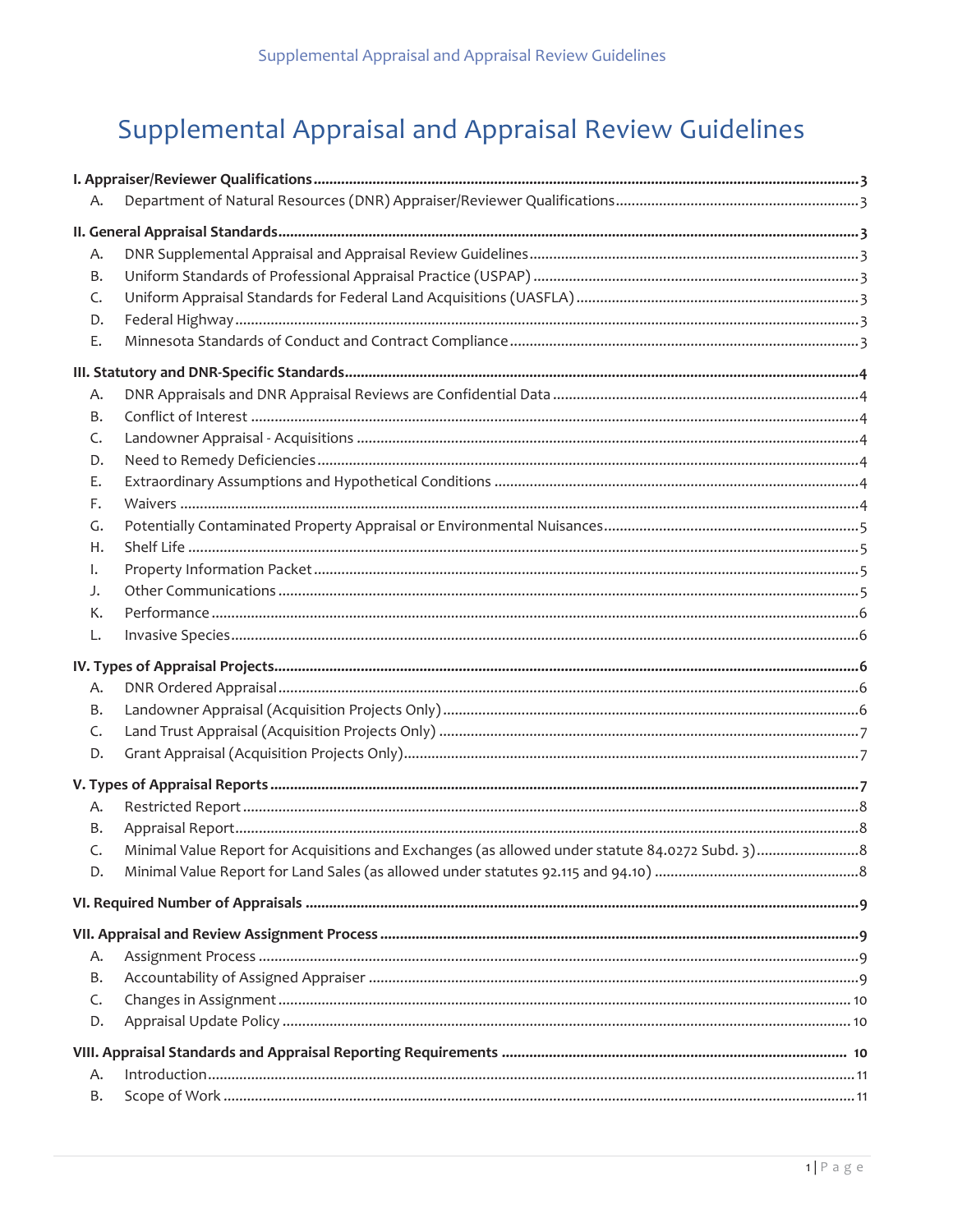| В.       |                                                                                                    |  |  |  |
|----------|----------------------------------------------------------------------------------------------------|--|--|--|
| А.       |                                                                                                    |  |  |  |
|          |                                                                                                    |  |  |  |
| M.       |                                                                                                    |  |  |  |
| L.       |                                                                                                    |  |  |  |
| К.       |                                                                                                    |  |  |  |
| J.       |                                                                                                    |  |  |  |
| I.       |                                                                                                    |  |  |  |
| Η.       |                                                                                                    |  |  |  |
| G.       |                                                                                                    |  |  |  |
| F.       |                                                                                                    |  |  |  |
| Е.       |                                                                                                    |  |  |  |
| D.       |                                                                                                    |  |  |  |
| C.       |                                                                                                    |  |  |  |
| В.       |                                                                                                    |  |  |  |
| А.       |                                                                                                    |  |  |  |
|          |                                                                                                    |  |  |  |
| В.       |                                                                                                    |  |  |  |
| Α.       |                                                                                                    |  |  |  |
|          |                                                                                                    |  |  |  |
|          |                                                                                                    |  |  |  |
| W.       |                                                                                                    |  |  |  |
| V.       |                                                                                                    |  |  |  |
| U.       |                                                                                                    |  |  |  |
| T.       |                                                                                                    |  |  |  |
| S.       |                                                                                                    |  |  |  |
| R.       |                                                                                                    |  |  |  |
| Q.       |                                                                                                    |  |  |  |
| Ρ.       |                                                                                                    |  |  |  |
| Ο.       | Sales Comparison Approach-Use of Government Sales and Quasi-Government Sales as Comparable Data 16 |  |  |  |
| N.       |                                                                                                    |  |  |  |
| L.<br>М. |                                                                                                    |  |  |  |
|          |                                                                                                    |  |  |  |
| К.       |                                                                                                    |  |  |  |
| J.       |                                                                                                    |  |  |  |
| I.       |                                                                                                    |  |  |  |
| Η.       |                                                                                                    |  |  |  |
| F.<br>G. |                                                                                                    |  |  |  |
| Е.       |                                                                                                    |  |  |  |
| D.       |                                                                                                    |  |  |  |
| C.       |                                                                                                    |  |  |  |
|          |                                                                                                    |  |  |  |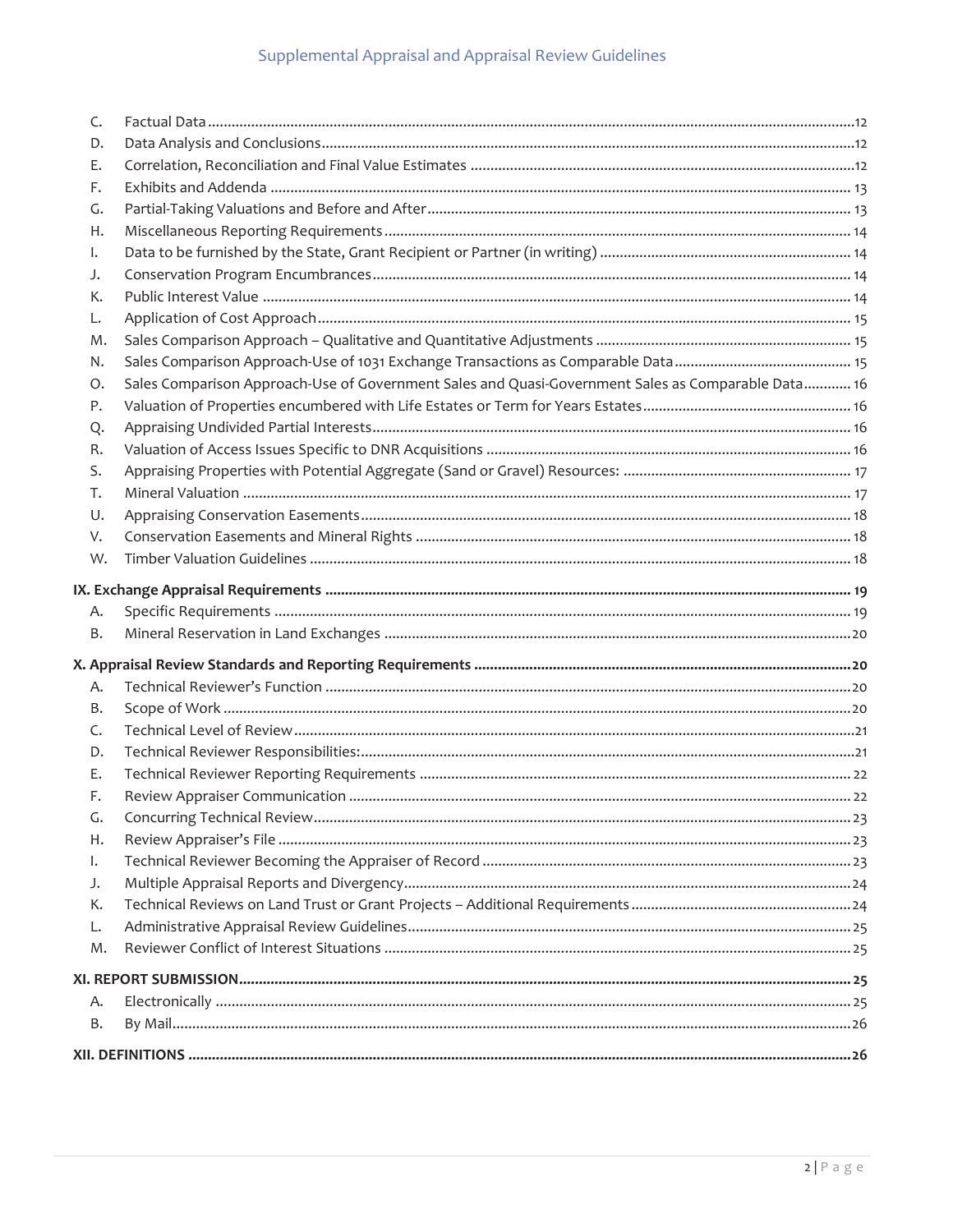# <span id="page-3-7"></span>**I. APPRAISER/REVIEWER QUALIFICATIONS**

## <span id="page-3-6"></span>**A.** Department of Natural Resources (DNR) Appraiser/Reviewer Qualifications

- 1. Appraiser Qualifications
	- a. Appraiser must be licensed with the State of Minnesota as a Certified General Appraiser in good standing.
	- b. Current license requirements can be found by contacting the Minnesota Department of Commerce.
	- c. Appraiser must meet the Competency Provision of USPAP for each assignment.
- 2. Reviewer Qualifications
	- a. Reviewer must be licensed with the State of Minnesota as a Certified General Appraiser in good standing.
	- b. Reviewer must meet the Competency Provision of USPAP for each assignment.
	- c. Additional Federal Program Qualifications:
		- i. Reviewer must have documented authority from the appropriate Federal agency

# <span id="page-3-5"></span>**II. GENERAL APPRAISAL STANDARDS**

# <span id="page-3-4"></span> **A. DNR Supplemental Appraisal and Appraisal Review Guidelines**

 reporting standards The Department of Natural Resources (DNR) publishes its own supplemental guidelines so that it can supplement the purpose, intent and content of the requirements of USPAP and obtain appraisals that comply with a variety of

## <span id="page-3-3"></span>**B. Uniform Standards of Professional Appraisal Practice (USPAP)**

The Department requires that such reports adhere to state statutes and the most current version of the Uniform Standards of Professional Appraisal Practice (USPAP) as published by the Appraisal Foundation and state statutes. Appraisers should be accustomed to using the USPAP guidelines and be familiar with the advisory opinions issued by the Appraisal Foundation on specific topics.

## <span id="page-3-2"></span>**C. Uniform Appraisal Standards for Federal Land Acquisitions (UASFLA)**

 standards should be competent to appraise and write reports according to with the "yellow book" standards and In some cases, the DNR appraisal assignment also requires adherence to Uniform Appraisal Standards for Federal Land Acquisitions (UASFLA). The UASFLA requirements are detailed in printed guidelines by the same name, also referred to as the "yellow book." Appraisers who accept assignments which must be completed to federal able to tailor their appraisals to those standards.

#### <span id="page-3-1"></span>**D. Federal Highway**

Appraisers who conduct DNR appraisals for grant-in-aid trails must also be approved to do appraisals for Federal Highway Administration guidelines.

#### <span id="page-3-0"></span>**E. Minnesota Standards of Conduct and Contract Compliance**

Appraiser must abide by the Minnesota Standards of Conduct Statute 82B, and the DNR contract under which the work order is issued.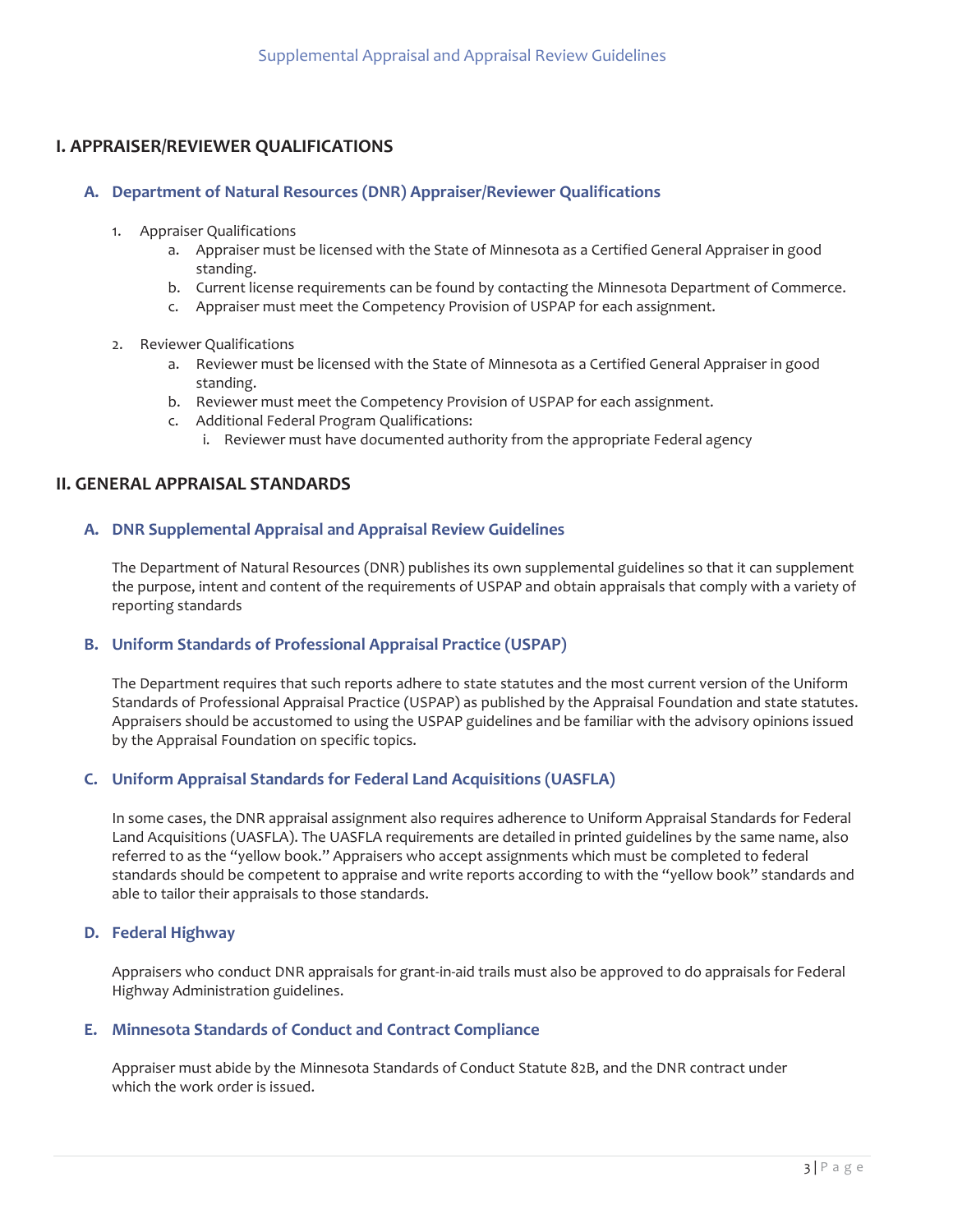# <span id="page-4-6"></span>**III. STATUTORY AND DNR-SPECIFIC STANDARDS**

## <span id="page-4-5"></span>**A. DNR Appraisals and DNR Appraisal Reviews are Confidential Data**

Certain appraisal information is considered confidential (protected non-public data) by the DNR. Appraisal data that is protected non-public shall not be released to any individual outside of the Lands and Minerals Appraisal Management Unit (AMU) without the approval of the Lands and Minerals Director, Assistant Director or Appraisal Unit Supervisor.

#### <span id="page-4-4"></span>**B. Conflict of Interest**

 business relationship in the property to be appraised or reviewed. Staff and fee appraisers must disqualify themselves from appraising properties where there is a personal or

#### <span id="page-4-3"></span>**C. Landowner Appraisal - Acquisitions**

The Landowner has a right to retain a qualified independent appraiser to conduct an appraisal at any time for acquisitions. To have the landowner appraisal be considered with the state's appraisal, the report must be received by the Division of Lands and Minerals prior to the review and certification of the state's appraisal of the property. If a landowner appraisal is received, the DNR appraisal and the landowner appraisal will be reviewed together.

#### <span id="page-4-2"></span>**D. Need to Remedy Deficiencies**

Technical and Administrative reviewers will review appraisals. The assigned appraiser has the responsibility to work with the reviewer to remedy deficiencies in a timely manner. This responsibility is part of the Appraisal Assignment and the contractor should take into consideration when bidding on a project.

## <span id="page-4-1"></span>**E. Extraordinary Assumptions and Hypothetical Conditions**

Any "extraordinary assumptions" or "hypothetical conditions" developed as a part of the appraisal project must be discussed with the Appraisal Unit Supervisor, and preapproved, before they are used in the final report. There are only two exceptions to this rule:

- 1. If the transaction involves a Land Trust appraisal, the property must be valued as though the state is purchasing it directly from the landowner. The appraiser must include this assumption as a "hypothetical condition" in the appraisal.
- 2. If the transaction involves a Conservation Easement valuation, the appraiser must assume a "hypothetical condition" in the after-valuation perspective – that the property is encumbered with the easement.

When using a "hypothetical condition" or "extraordinary assumption," the report must state that their use might have affected the assignment results.

# <span id="page-4-0"></span>**F. Waivers**

When the landowner is a non-profit organization or a unit of government, the DNR and the landowner may enter into an agreement to waive any of the rights identified in the Landowner's Bill of Rights law. With respect to contract appraisal assignments, such a waiver may include the requirement for the appraiser to physically inspect the property, or the requirement to give the landowner an opportunity to accompany the appraiser during the property inspection, or the length of time during which the DNR is to strive to acquire the property. The appraiser will be advised of any waiver of rights by the landowner that may affect the scope of work or analysis.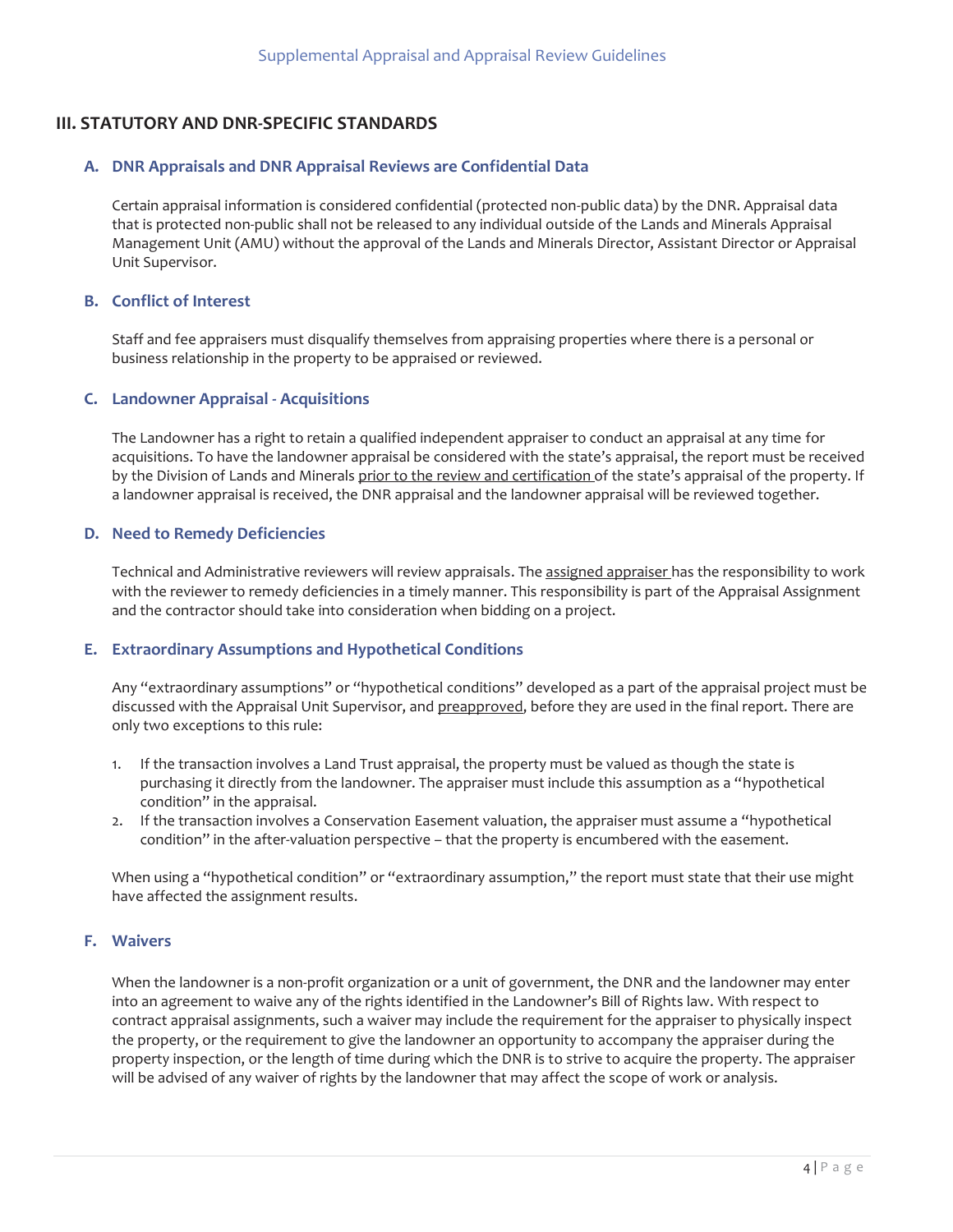# <span id="page-5-3"></span>**G. Potentially Contaminated Property Appraisal or Environmental Nuisances**

 of anything discovered either in on-site inspections or in background research. The appraiser's primary responsibility is to photograph any areas of suspected contamination or environmental nuisance (if possible) and notify the Appraisal Unit Supervisor, Grant Project Manager or Partner Project Manager

The Appraiser will be directed to appraise the property in one of two ways:

- 1. Appraise the property as though the concern were removed (hypothetical condition).
	- a. This will result in one of the following actions:
		- i. Landowner will clean up prior to closing.
		- ii. DNR administration (this is not an option for Grant or Partner Projects) will administratively reduce the value of property due to the environmental condition based on a cost to cure estimate from either:
			- (a) DNR Management Resources
			- (b) A qualified specialist in environmental remediation
- 2. Appraise the property as is, relying on the findings and opinions of qualified specialists in environmental remediation and compliance cost estimations.
	- a. Appraiser must consider if the condition will result in stigma and affect the market value.
	- b. Copies of estimates provided by others should be included in the addendum of the report.

## <span id="page-5-2"></span>**H. Shelf Life**

The longevity of an appraisal report is contingent primarily on the volatility of the real estate markets in the vicinity of the subject property. It has generally been DNR policy to seek a new or updated appraisal whenever a report is more than twelve months old. The DNR or Grant Recipient may choose to require an update sooner.

- 1. For any appraisal report that is more than one year old, the Appraisal Unit Supervisor may contact the original appraiser and consult with him/her on whether an update is called for by the prevailing market conditions.
- 2. If an update is deemed necessary, the appraiser should be assigned to provide the appropriate report and documentation (in accordance with contract).

## <span id="page-5-1"></span>**I. Property Information Packet**

 appraisers or reviewers responsibility to bid the project understanding that the information is not guaranteed and A property information packet may be provided to the appraiser. Information is deemed reliable, although it is the requires independent verification.

## <span id="page-5-0"></span>**J. Other Communications**

- 1. DNR contract appraisers should not communicate with any DNR staff person except for Appraisal Management Unit staff unless authorized. If contacted by other DNR staff for any reason, the appraiser should politely ask the staff person to call the Appraisal Management Unit. The appraiser should then notify the AMU of the contact so that we may do the appropriate follow up.
- 2. The appraiser is required to contact the landowner to offer him or her the opportunity to accompany the appraiser on his or her site inspection. If the landowner indicates information that differs from the appraiser's instructions and other written documentation, the appraiser shall contact the Appraisal Management Unit immediately.
- 3. The appraiser is not authorized or required to work on the project once the assignment is complete. If contacted to discuss the assignment, refer the inquiry to the Appraisal Management Unit.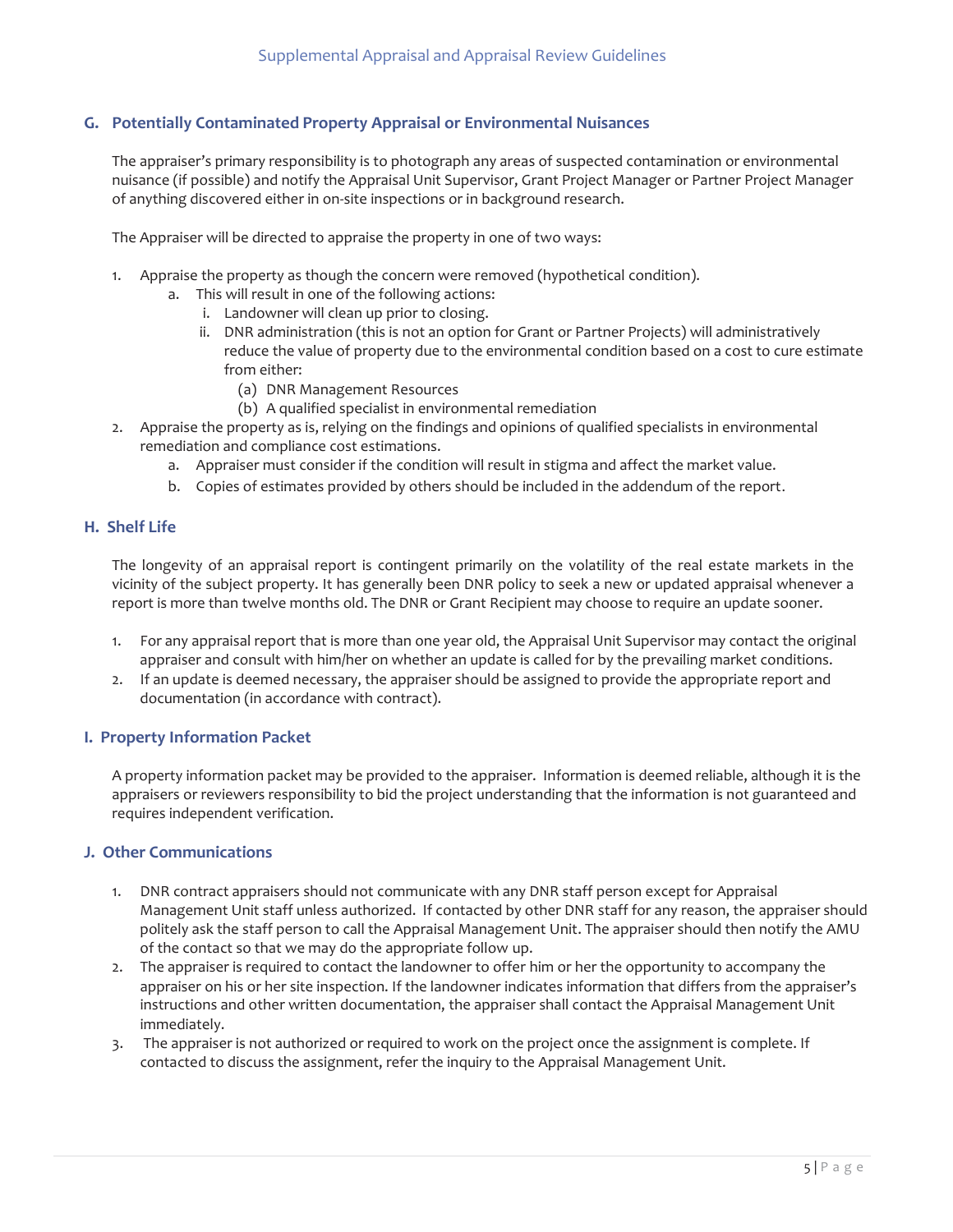4. Appraised value data may be non-public data. Appraised value data shall not be released by the appraiser or reviewer to any individual outside of the Appraisal Management Unit without the approval of the Lands and Minerals Director or Assistant Director.

# <span id="page-6-4"></span>**K. Performance**

- 1. Failure to provide documentation as prescribed in accordance with *appropriate standards* will require the appraiser to further substantiate the report at no additional cost to the State.
- 2. All assignments are time-sensitive projects. The report must be received by the due date, or the assignment is subject to cancellation for non-performance. Any changes in the timeline must be approved by the Appraisal Unit Supervisor.
- 3. Unsatisfactory contractor performance will be documented in a Contractor Performance Report, which becomes part of the contractor's file. Contract performance issues can result in termination of the contract.

## <span id="page-6-3"></span>**L. Invasive Species**

If a property has been identified as a property with invasive species, the appraiser shall observe the following precautions:

- 1. Brush off dirt and debris and dump out pant cuffs before entering or exiting the property.
- 2. Before leaving for the field and/or entering a property, walk around and visually inspect for and remove caked mud, dirt clods, plants and plant parts, bark and debris. Power washing is recommended, but not required.
- 3. Avoid moving through existing patches of invasive species going to and from the property. Before leaving the property, walk around and visually inspect for and remove caked mud, dirt clods, plants and plant parts, bark and debris.
- 4. Brush, sweep, wash or remove by hand plants, seeds, mud, soil and animals from vehicles and equipment including: wheel wells, tracks, hubs, blades, grills, etc..
- 5. Before leaving an aquatic property (or water source), drain water from any equipment, tanks or waterretaining components.

# <span id="page-6-2"></span>**IV. TYPES OF APPRAISAL PROJECTS**

## <span id="page-6-1"></span>**A. DNR Ordered Appraisal**

- 1. The DNR orders appraisals to meet statutory and program requirements.
- 2. Such appraisal reports must comply with Uniform Standards of Professional Appraisal Practice (USPAP) and the DNR Supplemental Appraisal and Appraisal Review Guidelines.
- 3. The Appraisal Unit Supervisor is the contact for appraisal-related questions.

## <span id="page-6-0"></span>**B. Landowner Appraisal (Acquisition Projects Only)**

- 1. The landowner has a right to retain a qualified independent appraiser to conduct an appraisal. The report must be received by the Appraisal Management Unit prior to the review and certification of the state's appraisal of the property. If a landowner appraisal is received, the DNR appraisal and the landowner appraisal will be reviewed together.
- 2. Such appraisal reports must comply with Uniform Standards of Professional Appraisal Practice (USPAP).
- 3. The landowner should ask their appraiser to name the DNR as an intended user in the report. The landowner should be advised of the appraisal standards required to meet funding objectives.
- 4. In cases where the landowner is the client, the appraiser's contact for appraisal-related questions is the landowner or authorized representative. The DNR Appraisal Unit Supervisor is also available as a resource.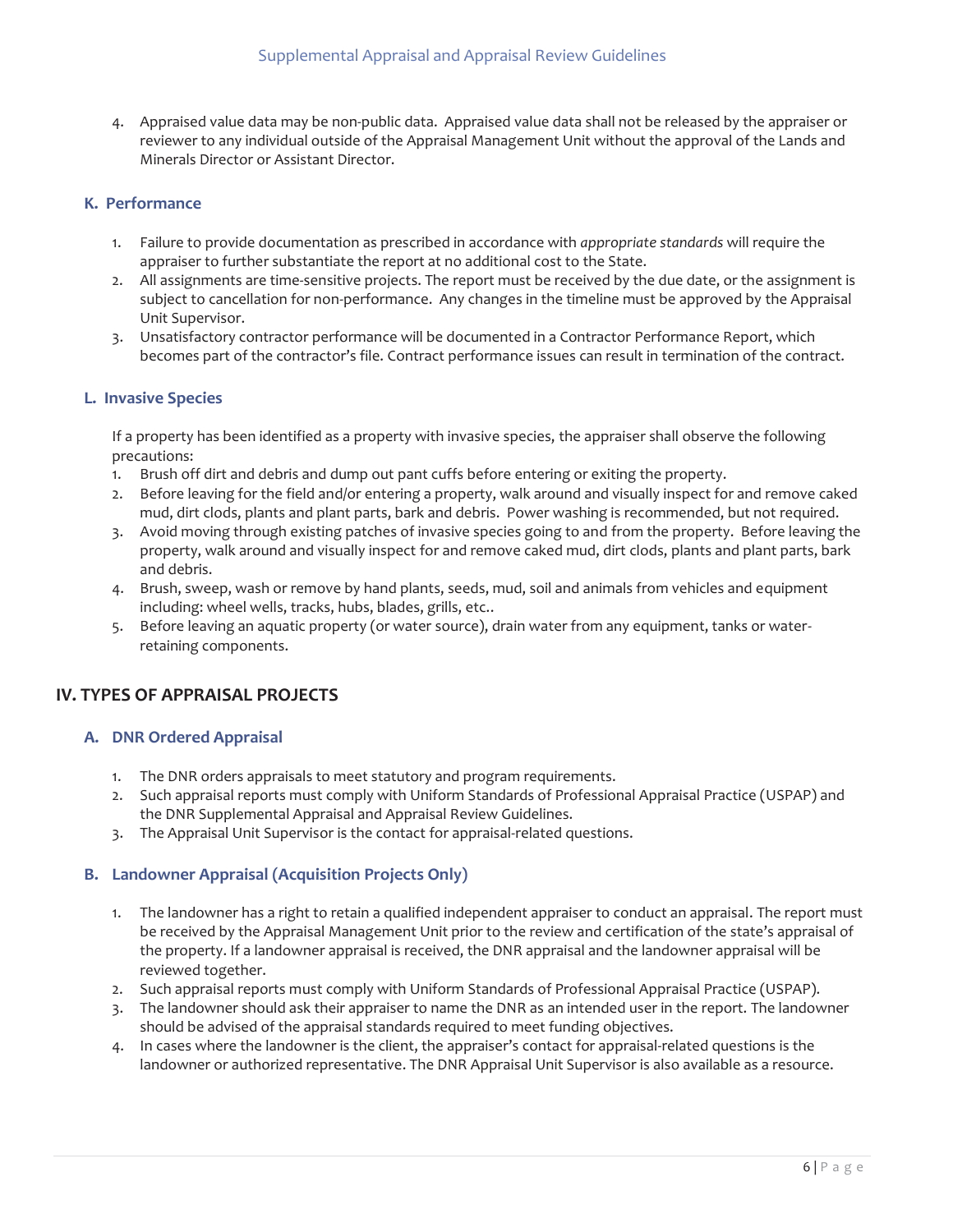# <span id="page-7-2"></span> **C. Land Trust Appraisal (Acquisition Projects Only)**

The following are specific requirements for Land Trust Appraisals; they must also comply with USPAP and the DNR Supplemental Appraisal and Appraisal Review Guidelines.

- 1. The DNR may agree in writing to proceed with a Land Trust appraisal transaction for the DNR's potential purchase of a property from a non-profit or governmental organization.
- 2. This type of project will be identified by a written Letter of Intent between the DNR and the Partner.
- 3. The Land Trust must have been issued a Land Trust "Letter of Intent" from the DNR prior to the appraisal this letter should be included in the addendum of the appraisal report.
- 4. The appraiser should be made aware that the DNR will be reviewing the report and must agree to work with the reviewer as needed.
- 5. The appraiser must analyze and report all agreements of sale, options or listings of the subject property as of the effective date of the appraisal, and provide copies in the addendum of the report.
- 6. Unless otherwise stated, the property must be valued as though the state is purchasing it directly from the landowner. The appraiser must include this assumption as a "hypothetical condition" in the appraisal.
- 7. The Land Trust's written appraisal instructions must be included in the addendum of the appraisal report. The appraiser will also make note of any verbal instructions and provide.

# <span id="page-7-1"></span> **D. Grant Appraisal (Acquisition Projects Only)**

The following are specific requirements for Grant Appraisals; they must also comply with USPAP and the DNR Supplemental Appraisal and Appraisal Review Guidelines.

- 1. This type of project will be identified by a Grant Agreement between the State of Minnesota and the Grant Recipient.
- administrator. Attachment E is also available on the Appraisal Management Unit page of the DNR website. 2. Specific Appraisal and Appraisal Review instructions are listed on Attachment E as provided by your grant
- 3. For such appraisals, the contact for appraisal-related questions is the Grant Recipient Project Manager unless the guidelines direct the appraiser to the DNR Appraisal Unit Supervisor.
- 4. The appraisal guidelines provide information on uniform requirements for all DNR grant programs that fund land acquisition projects. The appraiser will keep in mind they are designed to ensure fairness, and protect the interests of landowners, grant recipients and the taxpayers of Minnesota.
- 5. The intended use of grant appraisals shall include negotiation and grant reimbursement.
- 6. The intended user is the grant administrator and the State of Minnesota.
- 7. The appraiser should be made aware that the DNR may be reviewing the report and must agree to work with the reviewer as needed.
- the effective date of the appraisal and provide copies in the addendum of the report. 8. The appraiser must analyze and report all agreements of sale, options, or listings of the subject property as of
- 9. Unless otherwise stated, the property must be valued as though the DNR is purchasing it directly from the landowner. The appraiser must include this assumption as a "hypothetical condition" in the appraisal.
- 10. The written appraisal instructions must be included in the addendum of the report. The appraiser will also make not of any verbal instructions and provide.

# <span id="page-7-0"></span>**V. TYPES OF APPRAISAL REPORTS**

The appropriate reporting option and level of information necessary in the report are dependent on the intended use and intended users. Generally, the complexity, funding, value and type of the property appraised help the Appraisal Management Unit determine the desired level of detail required.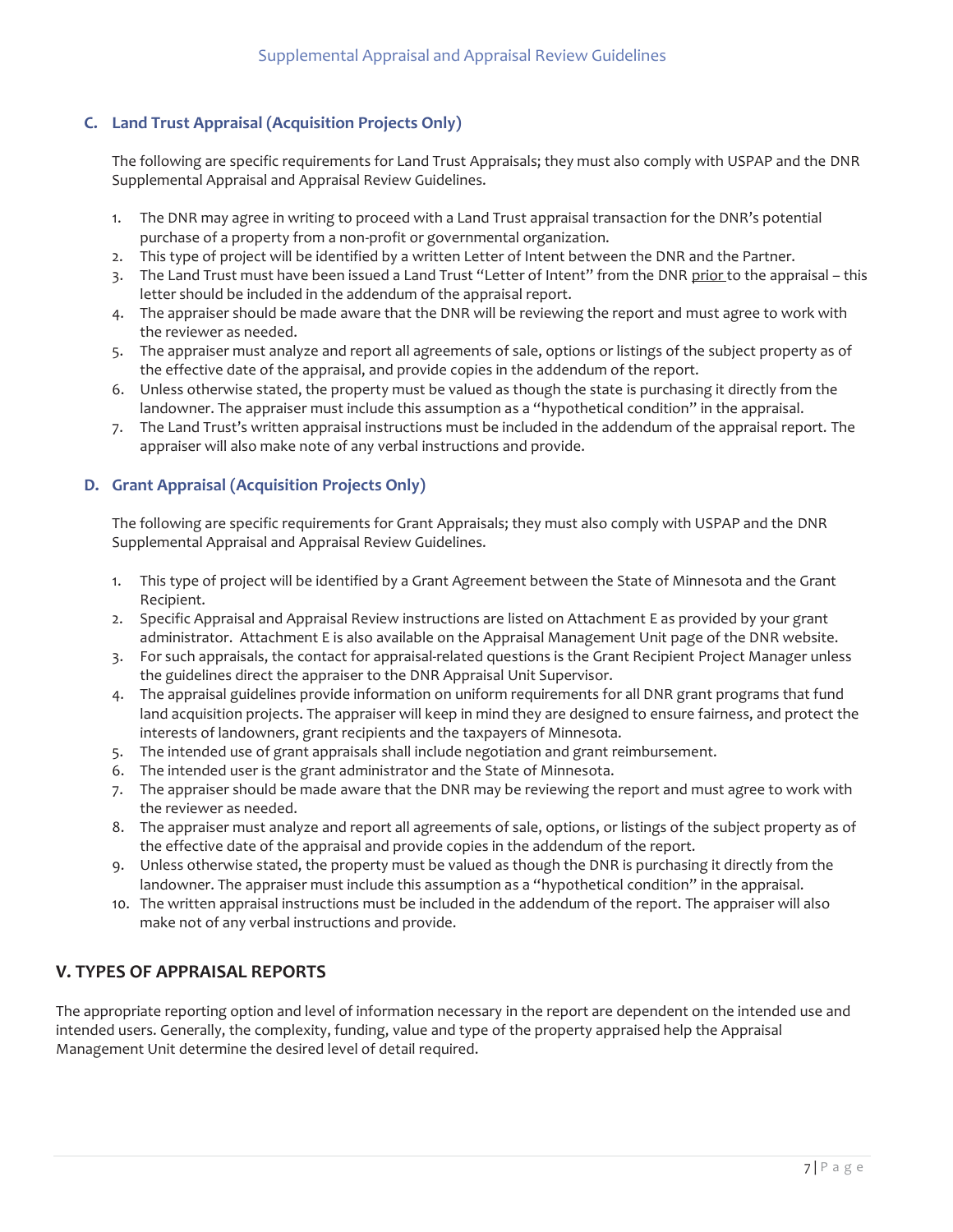# <span id="page-8-3"></span>**A. Restricted Report**

The DNR does not use or accept restricted reports.

## <span id="page-8-2"></span>**B. Appraisal Report**

The reporting format is determined by the project complexity and level of detail needed to communicate the appraisal problem. Below are some general guidelines the AMU uses to determine the level of detail required in reporting. For further clarification, please contact the Appraisal Unit Supervisor.

- 1. The following situations that may allow a lower level of detail in a report:
	- a. The appraisal does not require a partial acquisition.
	- b. The appraisal problem is not complicated or confusing.
	- c. The appraisal involves unimproved land or only very minor improvements.
	- d. Highest and Best Use is not a matter of contention or a subject requiring extensive discussion. Federal Standards (UASFLA) are not required.
- 2. A more detailed report is appropriate when:
	- a. The appraisal problem is so complex or obscure that a more detailed report is required to clearly and accurately communicate the whole of the appraisal process.
	- b. Improvements are significant and a part of the acquisition.
	- c. Highest and Best Use is a matter of contention or a subject requiring extensive discussion.
	- d. The analysis calls for a before-and after approach to valuation, which does not lend itself to concise reporting.
	- e. Highest and Best Use of the remainder changes and its valuation cannot be clearly and accurately communicated with concise reporting.
	- f. Damages, if any, are not explainable without extensive discussion.
	- g. The appraisal required compliance with the Uniform Appraisal Standards for Federal Land Acquisitions.
	- h. The highest and best use determination is for subdivision.

## <span id="page-8-1"></span>**C. Minimal Value Report for Acquisitions and Exchanges (as allowed under statute 84.0272 Subd. 3)**

 valuations are conducted by designated DNR Division of Lands and Minerals staff. The minimum value threshold for The acquisition or exchange of land can be accomplished without an appraisal from an appraiser. These each type of transaction is identified in the statute. The following criteria apply:

- 1. The acquisition or exchange must not involve federal funding.
- 2. The landowner must waive his/her right to an appraisal under the Landowner's Bill of Rights.
- 3. The valuation will be based on the following information:
	- County Assessor in the county in which the land is located in (plus 10 percent for acquisition projects).<br>b. A recent sales price (within the past year) of the land or interests in land. a. The most recent accessed market value of the land or interests in the land, as determined by the
	- b. A recent sales price (within the past year) of the land or interests in land.
	- sold within the past year. c. Sale prices of comparable DNR land sales or acquisitions of interests in land located in the vicinity and
	- d. An appraisal of the land or interests conducted within the past year.
- 4. The report is prepared according to current DNR Division of Lands and Minerals policy on Minimal Valuations.

# <span id="page-8-0"></span> **D. Minimal Value Report for Land Sales (as allowed under statutes 92.115 and 94.10)**

The sale of land can be accomplished without an appraisal from an appraiser. These valuations are conducted by designated DNR Division of Lands and Minerals staff. The minimum value threshold for each type of transaction is identified in the statute. The following criteria apply: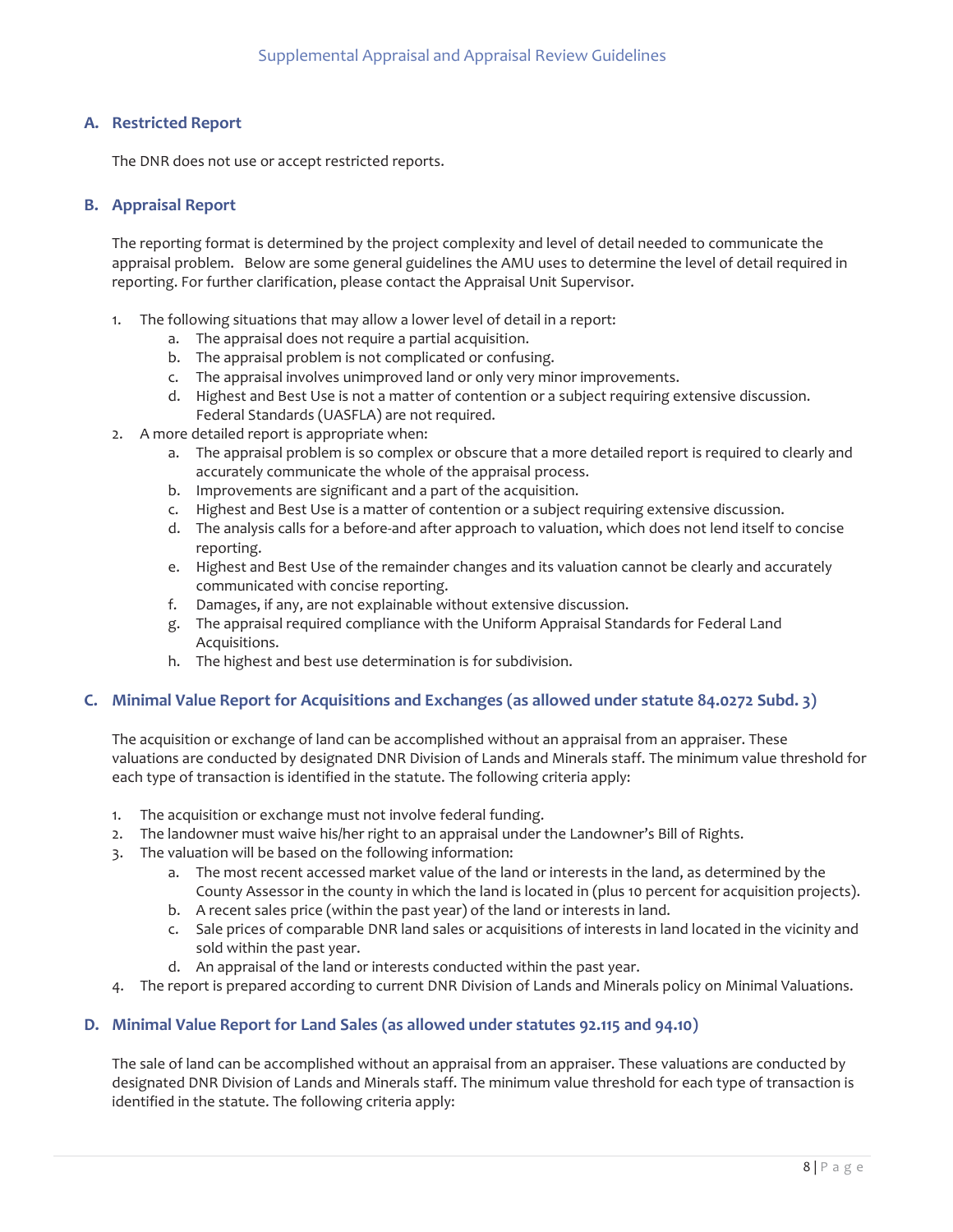- 1. The sale parcel must not have been acquired with bonding dollars.
- 2. The valuation will be based on the following information:
	- a. The most recent accessed market value of the land or interests in the land, as determined by the County Assessor in the county in which the land is located in.
	- sold within the past year. b. Sale prices of comparable DNR land sales or acquisitions of interests in land located in the vicinity and
	- c. The AMU Supervisor will request comparable sales research from the Division of Lands and Minerals Regional Supervisor.
- 3. The report is prepared according to current DNR Division of Lands and Minerals policy on Minimal Valuations.

# <span id="page-9-3"></span>**VI. REQUIRED NUMBER OF APPRAISALS**

When two appraisals are conducted, they will be conducted simultaneously. The following situations may require two appraisals:

- 1. A second DNR appraisal may be required based on high value.
- Director or an Assistant Director of the Division of Lands and Minerals. 2. A second DNR appraisal may be required based on the complexity of the assignment, as approved by the
- 3. A second DNR appraisal may be requested by the acquiring division.
- 4. A second DNR appraisal may be required to meet requirements for grants or Land Trust projects.

# <span id="page-9-2"></span> **VII. APPRAISAL AND REVIEW ASSIGNMENT PROCESS**

The DNR employs fee appraisers as required from an approved Master Contract list.

## <span id="page-9-1"></span>**A. Assignment Process**

- 1. The DNR typically assigns the appraiser and reviewer to a project in two steps.
- 2. The Appraisal Unit Supervisor or Appraisal Coordinator selects fee appraisers from the approved Master Contract list.
- 3. Bids are requested from appraisers on the Master Contract List based on their general competencies, the appraiser's timeliness on previous projects, and the contractor's stated geographical competency areas.
- 4. Selection of appraiser is based on competitive bids, subject to the approval of the Assistant Director of the Division of Lands and Minerals.
- 5. Appraisals and Reviews are assigned to a specific appraiser within a firm.
- 6. The Appraisal Management Unit will immediately notify the chosen appraiser of the assignment.
- order (or original or pdf), and the Appraisal Management Unit has provided written authorization for the 7. A hard copy work order with instructions will be mailed to the appraiser. The appraiser is not authorized to begin work on the project until the Appraisal Management Unit has received the executed assignment work appraiser to begin work.
- 8. Appraisers and Review Appraisers should contact the Appraisal Management Unit Supervisor if they have any questions before beginning the assignment, and as they move through the appraisal or appraisal review process.

# <span id="page-9-0"></span> **B. Accountability of Assigned Appraiser**

The appraiser contracted by the DNR is the appraiser we expect will be responsible for the appraisal. The following applies:

1. If the appraisal is delegated to a junior member of an appraisal firm's staff, the assigned appraiser must be willing to take responsibility for all the information contained in that appraisal through a written certification.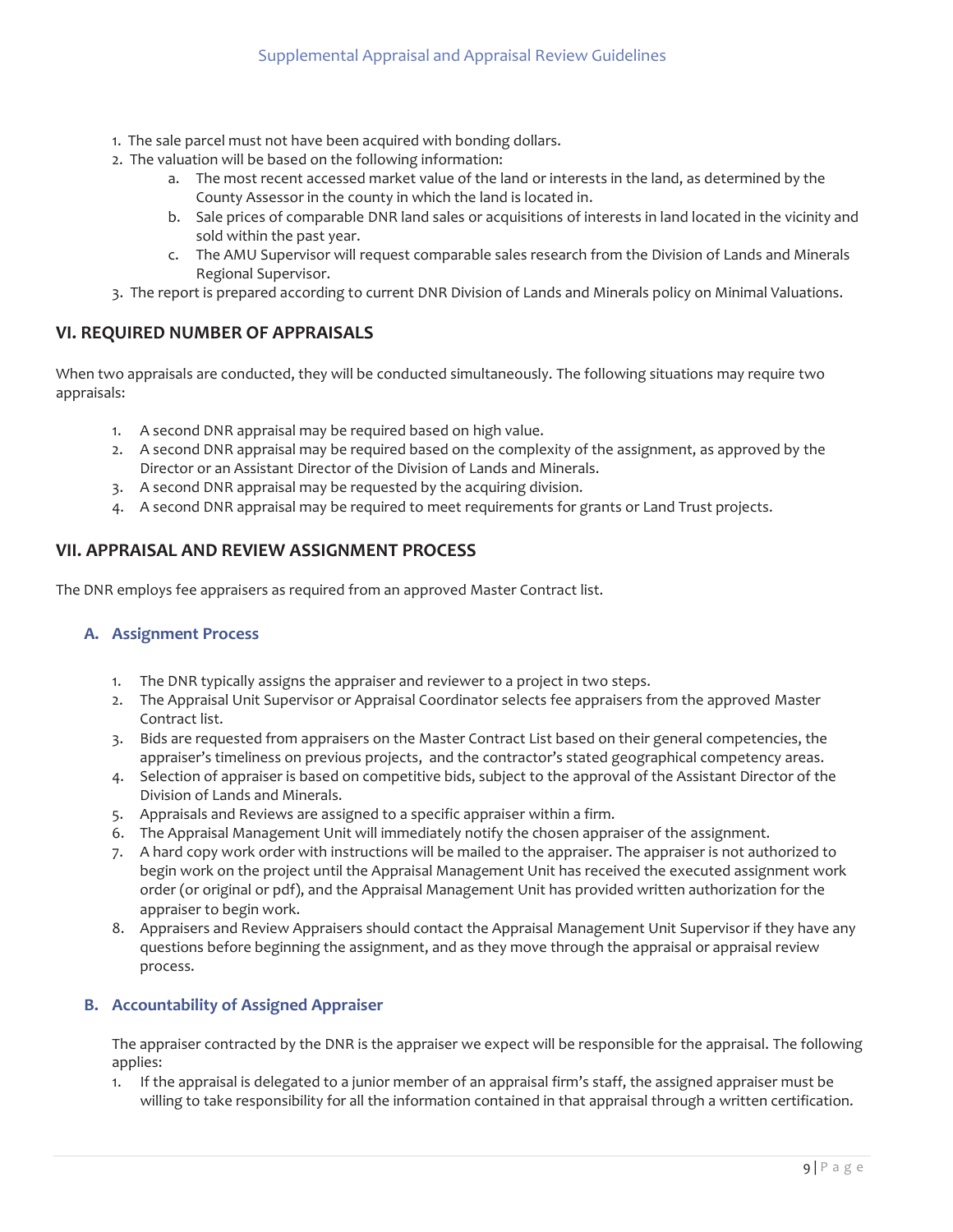- <span id="page-10-2"></span>2. The assigned appraiser must make all required field inspections.
- corrections will be discussed with the assigned appraiser. 3. The assigned appraiser has the responsibility to work with the reviewer to remedy deficiencies. Any review

# <span id="page-10-1"></span>**C. Changes in Assignment**

- 1. If changes to the assignment are necessary after the work has begun, the appraiser shall stop all work and contact the Appraisal Management Unit Supervisor immediately. Upon written request of the appraiser, appraisal instructions can be amended if necessary.
- 2. An amendment to the assignment fee will be considered if the proposed changes are necessary to produce credible results. This will occur ONLY upon pre-approved written request by the appraiser, therefore, it is important to contact the Appraisal Management Unit Supervisor before beginning any work not specified in the assignment instructions, for which the appraiser wants to be paid. .

# <span id="page-10-0"></span>**D. Appraisal Update Policy**

It may be appropriate under several conditions, such as when the market has changed, when the property itself has changed, or when the client wishes to have the appraiser include a different scope of work than in the original appraisal.

"Updating" an appraisal is a business term, but under USPAP, an update is a "new assignment" which does not involve rewriting the entire report. The update becomes an attachment to the original appraisal. The nature of the content which needs to be "updated" in an appraisal update will vary depending upon what DNR requires in the assignment, whether there are changes in the market since the original appraisal, or whether there have been any significant changes on the subject property itself since the original appraisal. It is up to the appraiser to determine the appropriate "scope of work" necessary to complete the update (new assignment). It is possible for the appraiser to conclude that there has been no change in the value. It is also possible for an appraiser to perform an update on an appraisal completed by another appraiser.

The following apply to appraisal updates:

- for an update report. 1. The USPAP Advisory Opinion 3 (AO-3) should be consulted for a checklist of minimum documentation needed
- 2. When revising a completed report, the report date and certification date must be updated.
- 3. The update shall include, at minimum, the following items:
	- a. Letter of transmittal
	- b. Statement that the update becomes an attachment to the original report
	- c. Updated scope of work
	- d. Explanation of any changes in market condition since original appraisal
	- e. Explanation of any changes in subject property since original appraisal
	- f. Update of any section of the report pertinent to the changes identified
	- g. Any other relevant information pertinent to the update
	- h. DNR Summary (needed only if there is a change in value or effective date).
	- i. DNR Certification (needed only if there is a change in value or effective date).

# **VIII. APPRAISAL STANDARDS AND APPRAISAL REPORTING REQUIREMENTS**

DNR reports should include the following content. The depth of content is determined by the complexity of the project. DNR reports should include the following content. The depth of content is determined by the complexity of the project.<br>
10 | P a g e depth of content is determined by the complexity of the project.<br>
10 | P a g e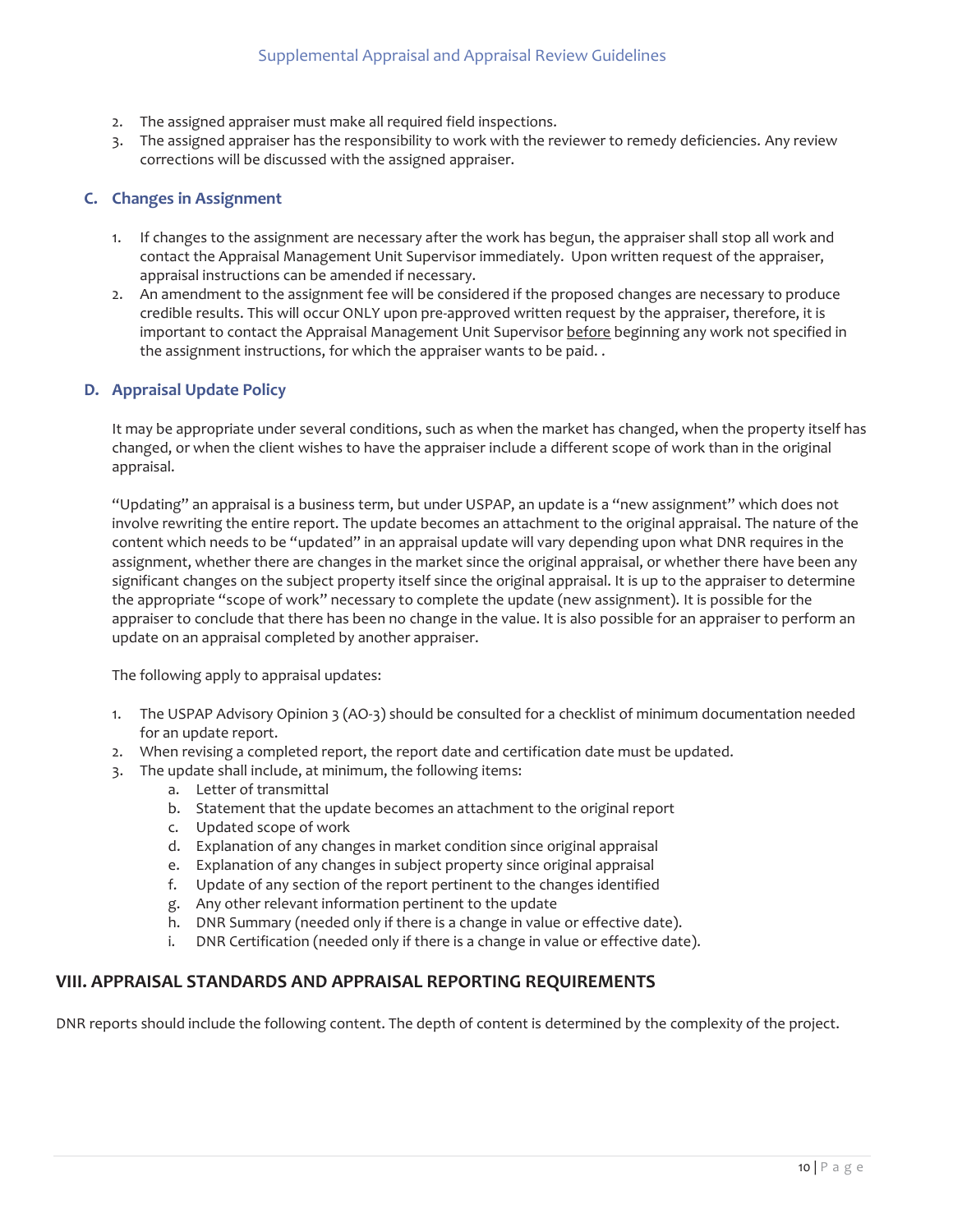# <span id="page-11-1"></span>**A. Introduction**

- 1. Title Page including date of report, effective date of appraisal, owner's name, project name and project/transaction numbers
- 2. Letter of Transmittal
- 3. Table of Contents
- 4. Current DNR Appraisal Certification
- 5. DNR Appraisal Summary Document (Federal Standards Appraisal Only)
- 6. Date of Inspection
- 7. Effective Date of Appraisal
- 8. Salient Facts and Conclusions
- 9. Statement of Assumptions and Limiting Conditions Project specific (Boiler plate not appropriate).

## <span id="page-11-0"></span>**B. Scope of Work**

- 1. The appraisal must reflect the appropriate scope of work (type and extent of research and analyses), based on what is required to produce credible assignment results in the appraisal process.
- 2. The scope of work is generally acceptable when it meets the following:
	- a. Expectations of parties who are regularly intended users for similar assignments involving public funds.
	- b. What an appraiser's peers' actions would be in performing the same or a similar assignment.
- 3. Unacceptable assignment conditions are as follows:
	- assignment results are not credible in the context of the intended use. a. Appraisal must not allow assignment conditions to limit the scope of work to such a degree that
- 4. Use of an extraordinary assumption or hypothetical condition must be pre-approved by the Appraisal Unit Supervisor.
- 5. Appraisals prepared under DNR guidelines must be "as is" market value appraisals, unless otherwise approved by the Appraisal Unit Supervisor.
- 6. The appraiser reserves the right to amend the opinion of value if a current title report or survey would provide significant findings regarding the estate, minerals rights, access or other restrictions.
- 7. Required scope of work elements:
	- a. Client and intended users (must include MN DNR and federal agencies).
	- b. Definition of market value and citation
	- c. Intended use
	- d. Effective date of appraisal
	- e. Subject property defined by legal description
	- f. The real property interests being appraised
	- g. Assignment conditions, including any "extraordinary assumptions" and/or "hypothetical conditions"
	- h. Larger parcel analysis
- 8. Physical Inspections of Appraised and Comparable Properties:
	- a. The subject property must be physically inspected by the appraiser under contract. A systematic, onthe ground site inspection is essential.
	- and this must be documented on the DNR Certification. b. The landowner must be given an opportunity to accompany the assigned appraiser on the inspection
	- c. Field inspection and on-the-ground photographs of the appraised and comparable properties are required by the assigned appraiser
	- d. In the event the property is landlocked and/or legal access cannot be obtained, the appraiser is required to request to conduct some other form of current physical inspection (i.e. flyover).
	- e. Unusual circumstances that make aerial inspections more appropriate must be pre-approved by the Appraisal Unit Supervisor.
	- f. The appraiser must request in writing any waiver of the comparable sales inspection requirement, and the waiver must be supplied by the Appraisal Unit Supervisor in writing.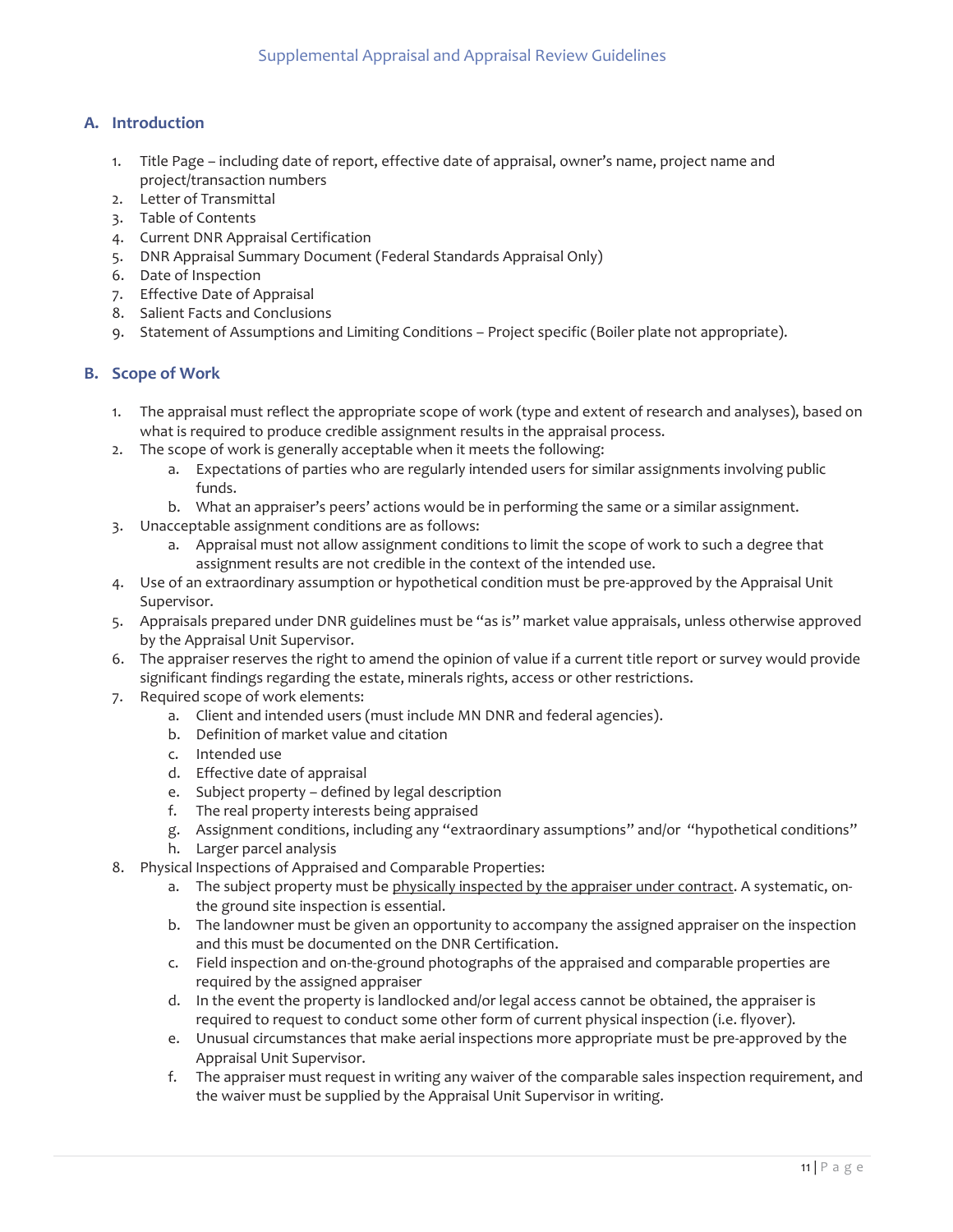# <span id="page-12-2"></span>**C. Factual Data**

- 1. Identify property by full legal description and by address (as appropriate: whole, acquisition and/or remainder).
	- a. The legal descriptions, acreage estimates, scenarios for appraisal, and other facts contained in the property information packet are assumed to be correct. If the appraiser finds information to the contrary, he/she should notify the Appraisal Unit Supervisor immediately.
	- estimated market value may be administratively adjusted by the Appraisal Unit Supervisor if the survey identifies information that makes the acreage total different from the appraised acreage. b. When a DNR ordered appraisal is appraising a property subject to survey prior to closing, yet after the appraisal, the appraiser is required to provide the **limited** (if any) in the cover letter, by which the
		- i. The Appraisal Unit Supervisor may administratively adjust the appraised value of a subject property in which the appraiser has provided parameters by which the adjustment process can be completed.
		- ii. If the administrative market value adjustment is determined to be inappropriate, or the change is beyond the indicated range provided in the cover letter, the Appraisal Unit Supervisor will contact the appraiser to establish the revised total property value.
	- appraiser decides. If the value changes, then a new certification will also be required. c. The appraiser will be asked to provide written documentation as to whether and how the change has affected the conclusion of value. This may require either a letter or an updated appraisal, which the
- 2. Owner of record and ownership rights
- 3. Photographs of the Subject Property (original on the ground photo prints or color copies in all copies of the report) taken by assigned appraiser.
- the addendum of the report. 4. Title Information – Provide ten-year transfer/sale history of subject, including copies of all pending contracts in
- 5. Include the Assessor's market value, taxes and any assessments.
- 6. Describe improvements, physical characteristics, present use, zoning and deed restrictions.
- 7. Identify any portions of the property in Conservation Programs and describe the terms and conditions of the payments made under those programs. Unless directed otherwise, determine the estimated market value of the property presuming that any payments will be transferred to the purchaser of the property.
- 8. Describe present use of the property
- 9. Identify encumbrances
- 10. City and neighborhood data
- 11. Property Data Include maps, diagrams and sketches necessary to identify and understand the subject.
- 12. Summarize type and character of area real estate markets.

# <span id="page-12-1"></span>**D. Data Analysis and Conclusions**

- 1. Describe type and character of real estate markets with a view to the highest and best use discussion.
- 2. Analysis of Highest and Best Use (vacant and improved if applicable) (definition and citation)
- 3. Analysis of all agreements of sale, options or listings of the subject property as of the effective date of the appraisal.
- 4. Describe each approach to value, explain and support the exclusion of any of the valuation approaches.
- 5. Value Estimate by the Sale Comparison Approach
- 6. Value Estimate by the Cost Approach (if appropriate)
- 7. Value Estimate by the Income Capitalization (if appropriate)
- approach which provides similar large tract comparable sales purchased for subdivision. 8. If an income approach (subdivision valuation) is considered, the appraiser shall also use a sales comparison

## <span id="page-12-0"></span>**E. Correlation, Reconciliation and Final Value Estimates**

Reconcile indications of the approaches to value to a single value estimate Reconcile indications of the approaches to value to a single value estimate  $12 | P a g e$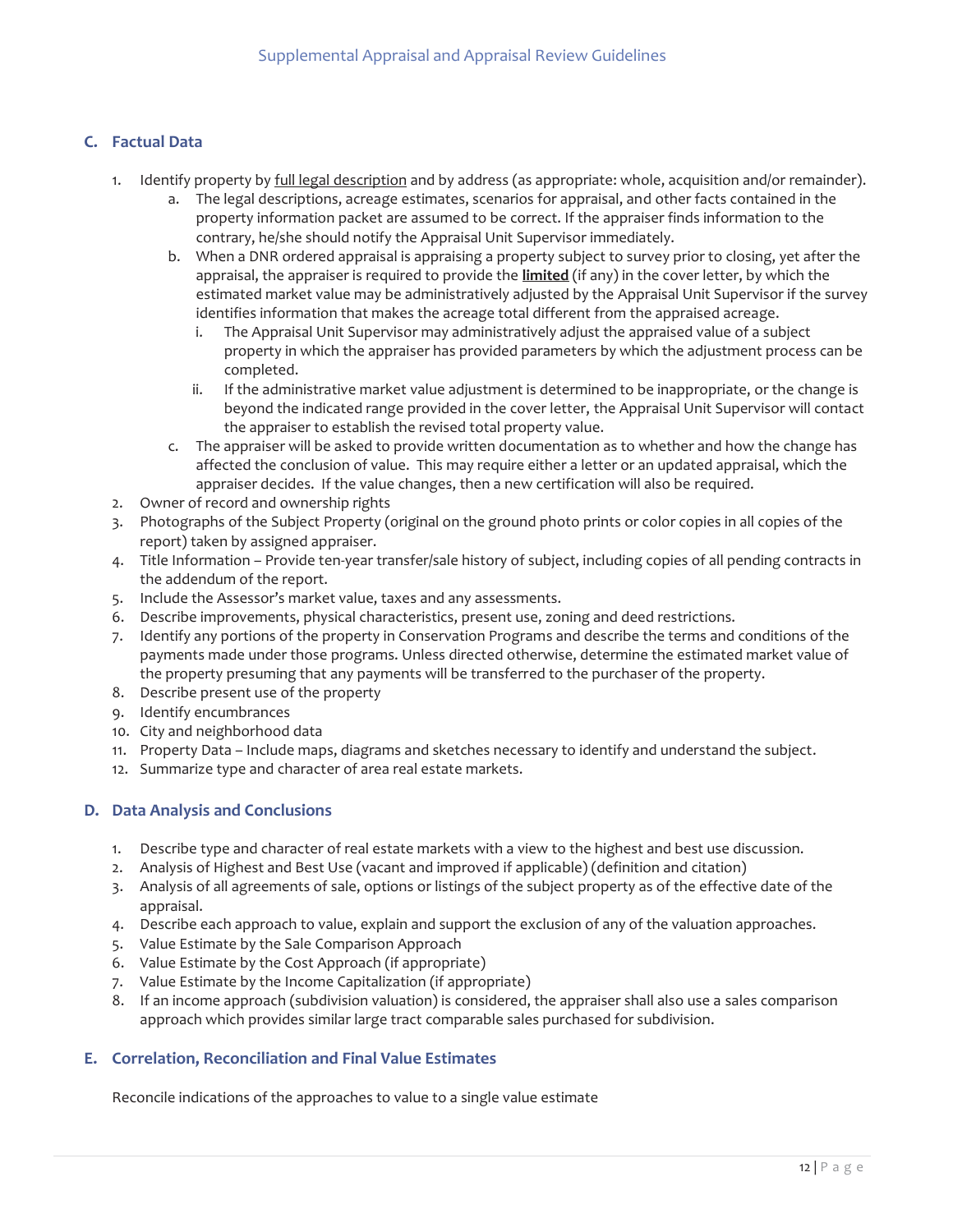# <span id="page-13-1"></span>**F. Exhibits and Addenda**

- 1. DNR Certification
	- a. The appraiser shall include the most recent DNR Appraiser Certification or a certification which addresses each of the state certificate components (certification can be found on the AMU page of the DNR Website).
	- c. When more than one appraiser contributes to an appraisal assignment, each appraiser must submit a separate certification.
	- d. The appraiser must provide a DNR Certification for each valuation scenario.
- 2. The value conclusion should be certified as a total property value.
- 3. DNR Appraisal Summary, as appropriate (summary can be found on the AMU page of the DNR Website).
- 4. On-the-ground photographs of subject and comparables taken by assigned appraiser
- 5. Exterior photos of all improvements
- 6. Interior photos of dwellings and commercial use buildings
- 7. Photographs of any observed environmental concerns
- 8. Location Map
- 9. Maps and Detail of Comparable Data complete comparable sale data on the ground photos and maps, which allow easy identification and location of sales
- 10. Plot Plan (if appropriate)
- 11. Floor Plan sketch of dwellings and commercial-use buildings
- 12. Copies of deeds or other title documents including CRP/CREP contracts
- 13. Copy of pertinent section of the zoning ordinance
- 14. Other Pertinent Exhibits
- 15. Qualifications of Appraiser
- 16. Comparable Data Sheet Elements
- 17. Documentation of each comparable sale shall include the following information, which may be summarized for each sale on a comparable sales form and included in the report or in the addenda of the report.
	- a. Name of buyer and seller
	- b. Date of sale
	- c. Legal description (this may be abbreviated if lengthy or reference by a tax parcel number)
	- d. Type of sale instrument
	- e. Document recording information
	- f. Price
	- g. Terms of sale
	- h. Location<br>i. Zoning
	-
	- j. Present use
	- k. Highest and Best Use (intended use)
	- k. Highest and Best Use (intended use)<br>l. Brief physical description of the property<br>m. Photograph (on the ground)
	-
	- n. Comparable sales map, showing the relative location of the comparable sales to the property under appraisal
- directly related to the transaction) and phone number to the party that confirmed the transaction.<br>18. Appraiser assignment instructions, including pre-work involvement<br>19. Landowner Disclosure o. Name of the person who confirmed the transaction (effort should be made to contact someone
- 18. Appraiser assignment instructions, including pre-work involvement
- 19. Landowner Disclosure

# <span id="page-13-0"></span> **G. Partial-Taking Valuations and Before and After**

 1. For a partial acquisition, the appraiser must consider a before-and-after appraisal. The appraiser is responsible for identifying the larger parcel, and the analysis of how the larger parcel was defined.<br>13 | P a g e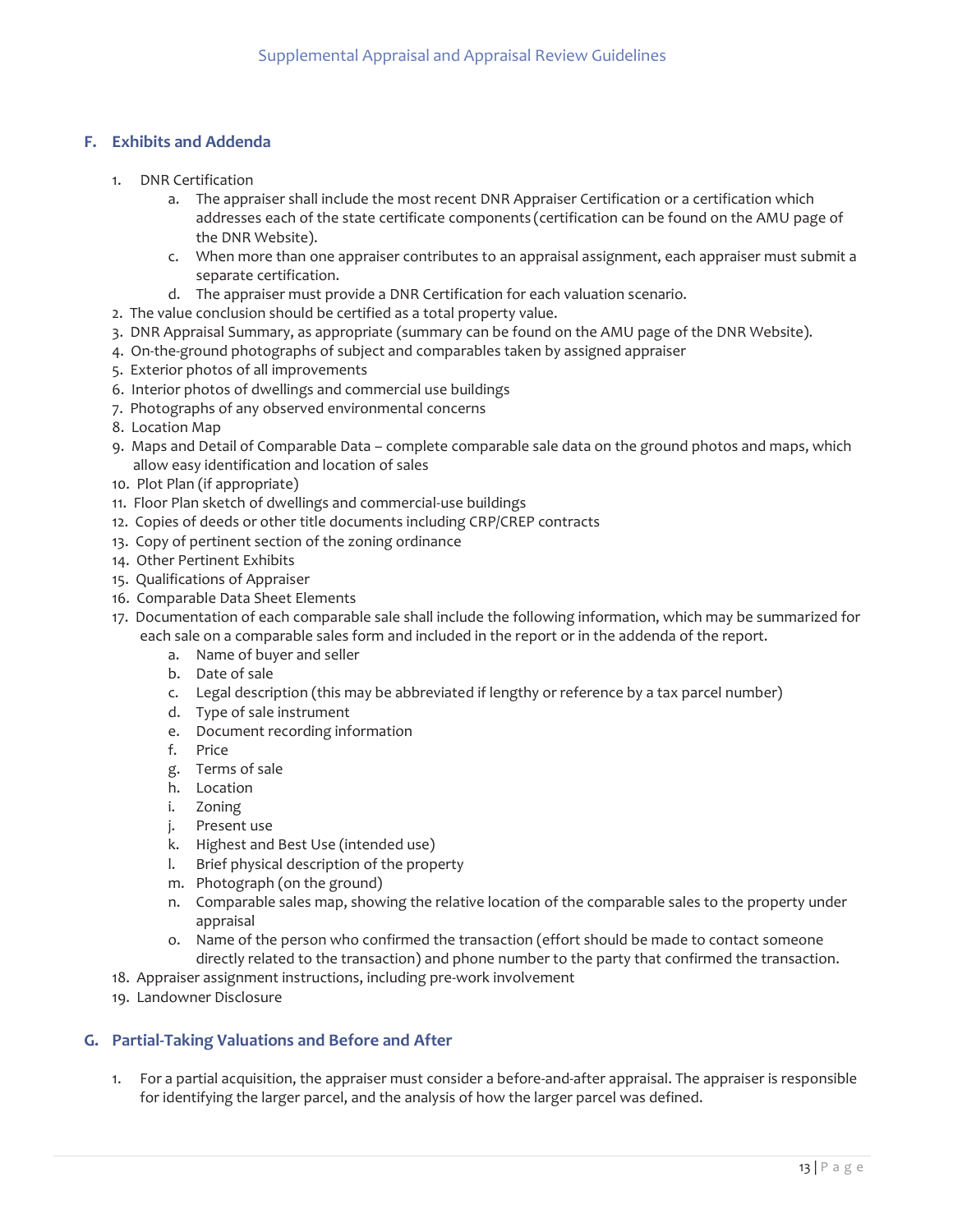- 2. The before-and-after method of valuation shall be used on partial acquisitions, except where it is obvious there is no damage or benefit to the remaining land or improvements. In these cases, the appraiser may appraise the land only, and show values for the part taken.
- 3. When conducting a full before-and-after appraisal, any enhancement or diminution of the value of the property is captured in the appraisal process and is not calculated separately. Therefore, there is no independent calculation of severance damages.
- 4. When reporting the before-and-after process, it is recommended to avoid the use of the term "subject." The report is more meaningful if terms such as "larger parcel," "entire ownership," "acquisition parcel," and "remainder parcel" are utilized.

# <span id="page-14-3"></span> **H. Miscellaneous Reporting Requirements**

- 1. When reporting the estimated market value, refrain from arbitrarily rounding values downward.
- problem or to clarify the reasoning used by the appraiser to arrive at a final estimate of value. 2. These requirements are intended to coincide with those of professional appraisal societies as to content, reasoning and format. The appraiser should add any information that will assist the reader to understand the
- 3. Required contents of appraiser's file:
	- receive or rely on the report. Incorporate files, data and statements by reference. a. The appraiser's file is expected to contain information and analyses which are considered, but not determined to be necessary for the report to be properly understood by the person(s) expected to
	- receive or rely on the report. Incorporate files, data and statements by reference.<br>b. Include any information or documentation necessary to comply with license law.

# <span id="page-14-2"></span> **I. Data to be furnished by the State, Grant Recipient or Partner (in writing)**

- 1. Assignment instructions (Scope of Work)
- 2. Ownership information including names of owners and tenants
- 3. Address of property
- *4.* Legal description(s) and acreage of the property to be acquired by the state
- 5. Landowner Disclosure
- 6. Parcel sketch/maps
- 7. The property rights and interest to be appraised
- 8. Conservation easement or other easement documents (if applicable)

# <span id="page-14-1"></span> **J. Conservation Program Encumbrances**

The appraiser shall identify properties that are encumbered with contracts, such as CRP, NPB, CREP, RIM, WRP, etc., and describe the terms and conditions of payments made under those programs. The appraiser shall determine the estimated market value of the property presuming that any payments remaining in the current contract will be transferred to the purchaser. Copies of all contracts shall be included in the Addendum. In the sales comparison approach, similarly encumbered comparables should be provided. If similarly encumbered comparables are not available, relevant market derived adjustments must be documented.

## <span id="page-14-0"></span>**K. Public Interest Value**

 that a highest and best use of conservation, preservation, or other use that requires the property to be withheld The DNR's policy on "public interest value" has been established in accordance with the Federal government's policy. A non-economic highest and best use is not a proper basis for the estimate of market value and, accordingly, from economic production in perpetuity is not a value upon which to estimate market value. Such an estimate is, therefore, not in conformance with the Uniform Appraisal Standards for Federal Land Acquisitions (UASFLA). The Department has adopted this position on Public Interest Value for all DNR appraisals, not just Federal ones, as state law does not allow us to value land for anything but fair market value.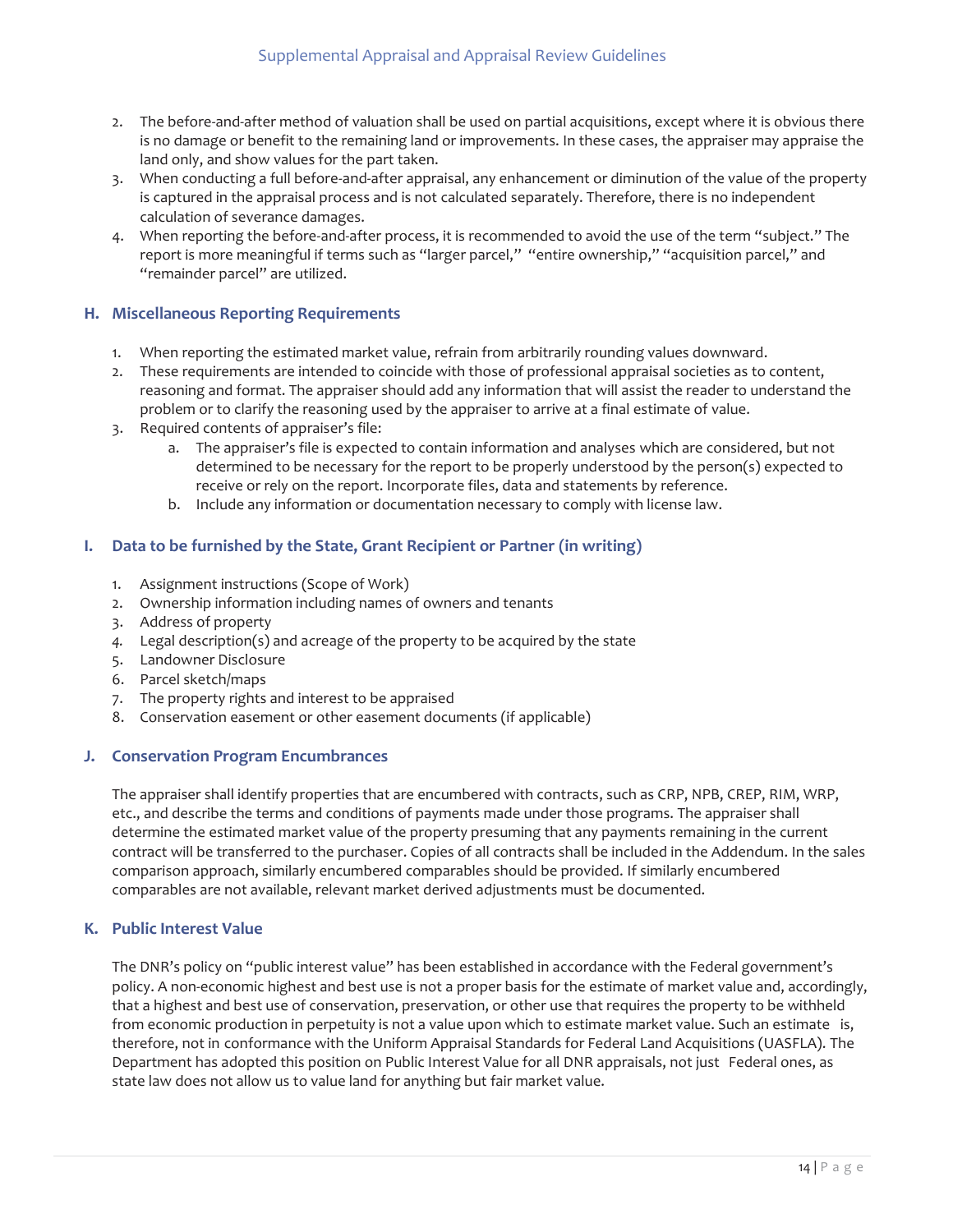# <span id="page-15-2"></span> **L. Application of Cost Approach**

The Cost Approach is traditionally used to estimate the depreciated value of improvements on real property. A segment of the agricultural appraisal community routinely uses the Cost Approach to breakdown components of land. One appraisal organization, the American Society of Farm Managers and Rural Appraisers (ASFMRA) even teaches this method and some Farm Credit Service Bureaus insist it be included in any appraisals for transactions they will be financing.

The books, The Appraisal of Real Estate and The Dictionary of Real Estate Appraisal, define the cost approach in terms of valuing improvements. The Uniform Standards of Professional Appraisal

Practice (USPAP) Standard 1-4b states: "When a Cost Approach is applicable, an appraiser must: develop an opinion of site value by an appropriate appraisal method or technique; analyze such comparable cost data as are available to estimate the cost new of the improvements (if any); and analyze such comparable data as are available to estimate the differences between new and the present worth of the improvements (accrued depreciation)." This is the only specific reference to the Cost Approach contained in USPAP, and it clearly references improvements as a basis for using the approach in an appraisal report.

Furthermore, Section A16 of the Uniform Appraisal Standards for Federal Land Acquisitions (UASFLA), commonly called the "yellow book" calls the Cost Approach the least reliable of the three approaches and strongly cautions against using it for anything more than as a support for a value derived by either the Sales Comparison or Income approaches.

 The DNR will accept appraisals that use the Cost Approach to break down components of the land. However, the use of this approach must rely upon, and provide, pure sales as the basis of the analysis.

## <span id="page-15-1"></span>**M. Sales Comparison Approach – Qualitative and Quantitative Adjustments**

The preferred method of adjusting comparable sales is through the use of quantitative adjustments whenever adequate market data exists to support them. Factors that cannot be quantified are appropriately dealt with in qualitative analysis.

It is not acceptable to use one's own opinion for dollar or percentage adjustments. An adjustment in dollar figures or percentages cannot be used unless there is supporting market data or matched pairs of sales back it up.

This requirement restricts one to a plus or minus qualitative adjustment except for those dollar or percentage adjustments that can be supported. It accomplishes two things: it requires a thorough sale search that provides most comparable sales available, thus reducing adjustments. It also assures that the appraiser is not adjusting to a preconceived figure.

Using qualitative adjustments requires an appraiser to rely upon comparable properties that are both superior and inferior to the subject for specific elements of comparison. It is imperative when using qualitative adjustments that the adjusted comparable sales bracket the value of the subject parcel. Use of additional comparable sales to meet this requirement may be necessary. It is not appropriate to sum the qualitative adjustments as this implies relativity between the adjustments.

# <span id="page-15-0"></span> **N. Sales Comparison Approach-Use of 1031 Exchange Transactions as Comparable Data**

1031 exchange transactions are suspect as arm's-length transactions because of the very tight time lines required by law. If it is necessary to be considered, they require expensive verification. If an appraiser must use a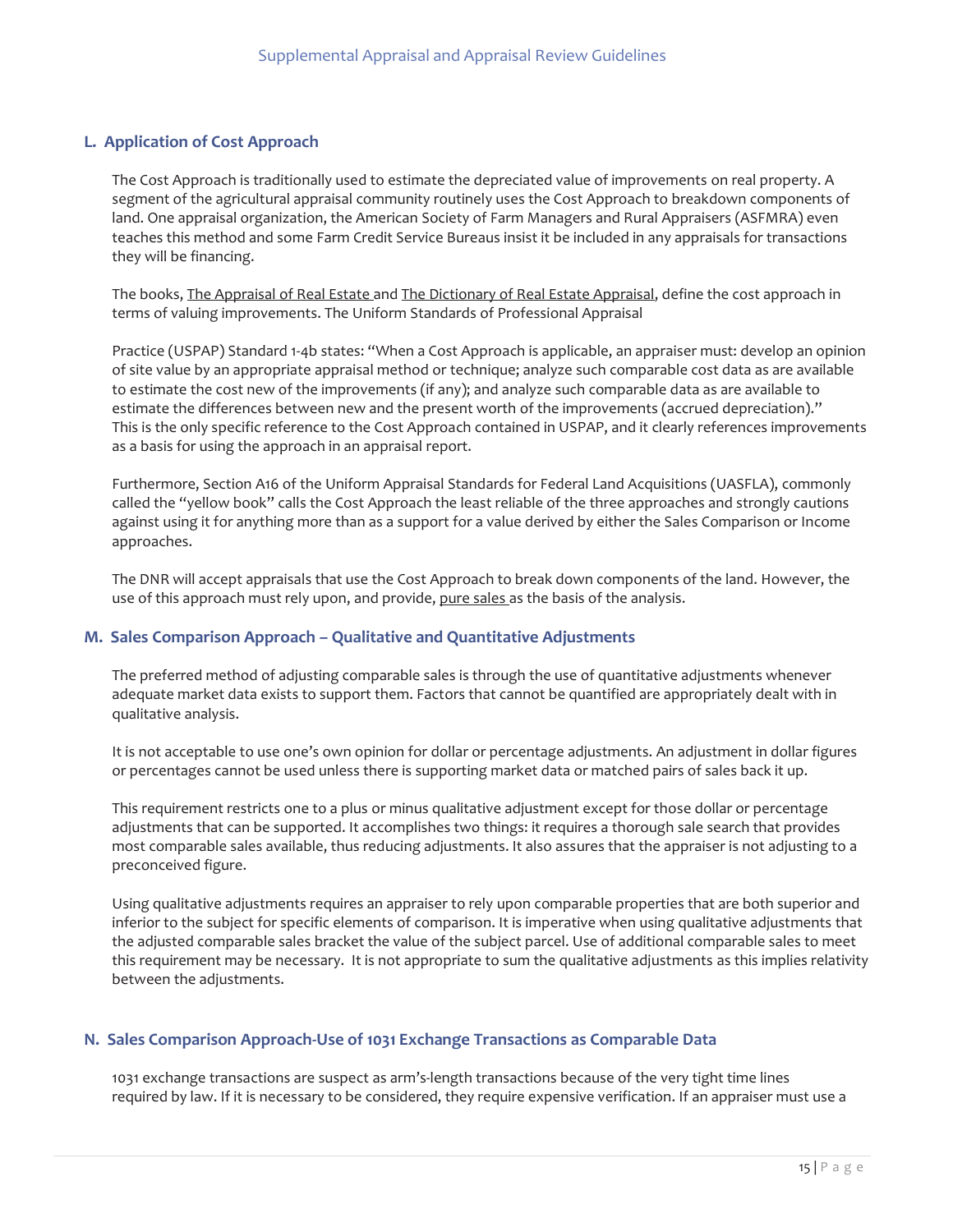1031 comparable, appraiser must have discussions with both the buyer and seller to make sure that no one was under duress to complete the transaction. The appraiser must report the sources (names and phone numbers) and details of his or her discussions.

# <span id="page-16-3"></span> **O. Sales Comparison Approach-Use of Government Sales and Quasi-Government Sales as Comparable Data**

 report the sources (name and phone numbers) and details of your discussions. Government and quasi-government sales are suspect as arm's-length transactions if the government has the ability to exercise eminent domain authority. If it is necessary to consider such government sales, they require extensive verification. Appraiser must have discussions with both the buyer and seller to have a complete understanding of the negotiations and the basis of purchase price to make sure that the transaction was completed without duress and fully represents a market value transaction. If the basis of the transaction was an appraisal, the report should be reviewed by the appraiser to confirm the reliability of the transaction as an arms- length transaction. Please

## <span id="page-16-2"></span>**P. Valuation of Properties encumbered with Life Estates or Term for Years Estates**

- 1. The DNR recommends the use of the valuation technique referenced in Appraising Partial Interests, (David Michael Keating), Chapter 5.
- 2. The party who holds the right to use and occupy the property is called the life tenant or term tenant. The party who holds the remaining rights to is called remainder man.
- 3. Typically the DNR is interested in the market value of the remainder man's interest. To estimate the value of the remainder man's interest, the following steps should be followed:
	- a. Estimate the most likely time of death of the life tenant:
		- i. Using actuarial tables
	- ii. Or, in the event of a Term Estate, use the length of the term b. Estimate the current market value of the property.
	- b. Estimate the current market value of the property.
	- c. Forecast the future value of the property at the end of the tenancy period.
	- d. Discount the forecasted future value of the property to the present at the appropriate (market derived) discount rate.

# <span id="page-16-1"></span> **Q. Appraising Undivided Partial Interests**

The DNR does not assume the value attributable to the owners of a partial interest is in direct proportion to his ownership interest. Although the value of the whole may be equal to the sum of the separate estates, it also may be greater than or less than the sum of such estates of parts.

- 1. In most cases it will be necessary to value the whole property before you are ready to analyze the undivided interest.
- 2. You then must analyze actual sales data of properties that were sold with undivided interests.
- 3. The DNR has primarily relied upon three different valuation techniques:
	- a. Direct Sales Comparison. The appraiser would utilize direct sales of undivided interest sales to compare to the subject.
	- b. Analysis of undivided interest sales are compared to comparable full fee interest sales to determine if there are discounts that can be abstracted. Reconcile this information to your subject property.
	- c. A cost analysis of the partition cost and any related discounts.

# <span id="page-16-0"></span> **R. Valuation of Access Issues Specific to DNR Acquisitions**

When appraising properties for the DNR, the following access guidelines are provided:

1. Legally, cartways cannot be forced across state owned land and should not be considered.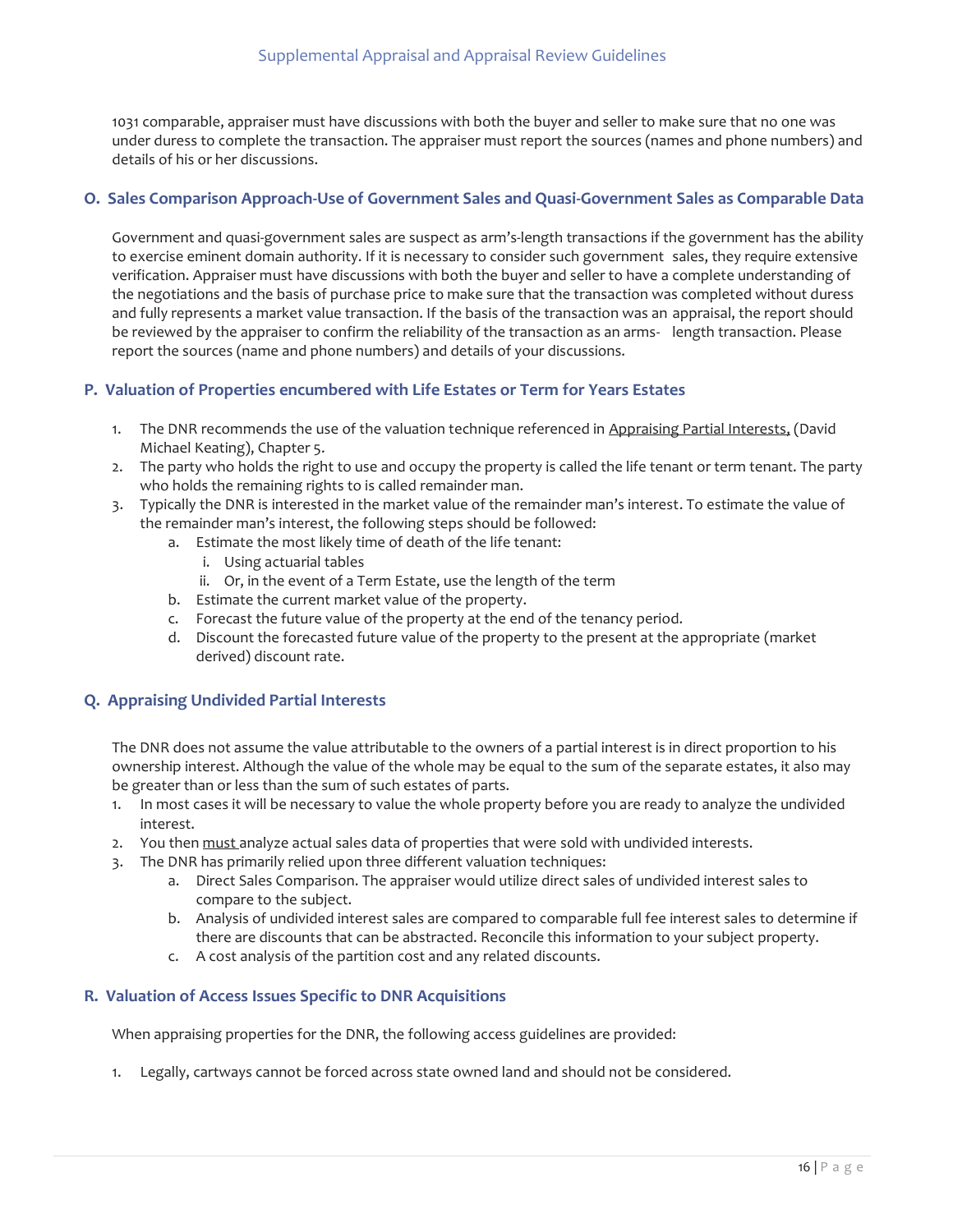- 2. Adverse possession cannot be obtained against state owned lands. The fact that there is an existing crossing across state lands does not mean that there is a legal right of access. However, if it can be shown that adverse possession was perfected before state ownership, adverse possession may be raised in the appraisal.
- 3. Determine if there is legal authorization to cross state lands, such as an easement or highway right-of-way.
- 4. State forestry roads do not represent legal public access.
- 5. A DNR lease authorizing access does not represent legal public access; the DNR is not a pubic road authority.
- 6. If the landowner is providing a written agreement that provides management access to the DNR, this right of access must be transferrable to subsequent landowners to be considered legal access for purposes of appraisal.
- 7. It should not be assumed that access easements across state lands will be issued by the DNR unless directed.
- 8. When appraising properties through the use of a before-and-after appraisal process, the appraiser must consult with the Appraisal Unit Supervisor if the parcel being acquired does not have legal access. In most cases, the appraiser will be instructed to appraise the property "direct," that is, without the use of a beforeand-after appraisal.
- 9. The DNR will not rely upon an appraisal which does not accurately reflect the rights of access that are actually acquired.
- conclusion. 10. If appraiser is asked to appraise the property under the hypothetical condition that access is as defined, the appraiser is expect to analyze if the hypothetical access will meet the appraiser's highest and best use
- 11. A sales comparison approach to value with comparables with similar access is essential. A "cost to cure" method of valuation should be supported with market comparables.

# <span id="page-17-1"></span>**S. Appraising Properties with Potential Aggregate (Sand or Gravel) Resources:**

The appraiser should notify the contact person as specified in section V of these Guidelines if the appraiser identifies a property in which there is a gravel resource with potential market value.

 notify the Appraisal Unit Supervisor who will seek legal council to ascertain ownership rights as to that particular If there as an indication of value related to Industrial Silica Sand, also known as "frac sand," the appraiser must parcel. Sufficient title work must be conducted to determine appropriate ownership of the resource.

one of two ways: The contact person as specified in section V of these Guidelines will direct the appraiser to appraise the property in

- 1. Appraise the property as if there is no sand/gravel resources or potential for sand/gravel resource (extraordinary assumption)
	- a. This will result in the following action:
		- i. Prior to appraising the property, the landowner will sign a waiver indicating they understand that the appraisal does not reflect any possible value related to the sand/gravel resource. Thus, they are not being compensated for this resource value, if any.
		- ii. This waiver method is not allowed for projects involving federal aid
	- b. Appraise the property as is, relying on the estimations, findings and opinions of qualified specialists in sand/gravel resource assessment.
		- i. Appraiser must consider the quality, quantity, and market demand for the resource.
		- report. ii. Copies of estimates and reports provided by others should be included in the addendum of the

# <span id="page-17-0"></span>**T. Mineral Valuation**

Mineral rights may be granted with or without surface ownership. In Minnesota, the severance of mineral rights is common. In most real estate transactions the ownership of the mineral rights is not significantly relevant to the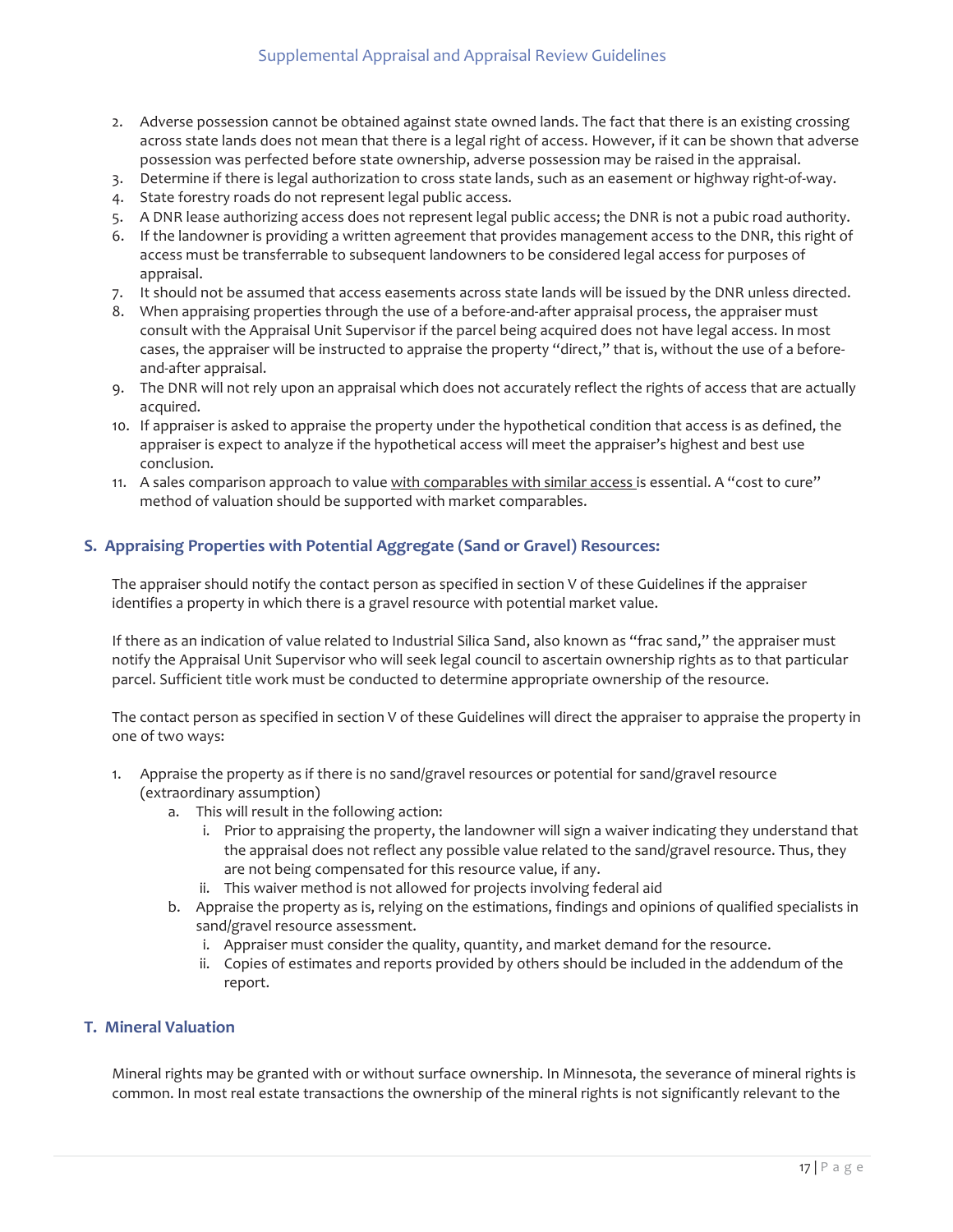appraisal problem because there are not proven or probable reserves located on the parcel. However, if the appraiser is aware of or is made aware of a mineral resource value, they should contact the Appraisal Unit Supervisor for further direction before proceeding.

# <span id="page-18-2"></span> **U. Appraising Conservation Easements**

- 1. The "substantially agreed upon" or final copy of the conservation easement must be provided to the appraiser. Changes in the document will require the appraiser be given an opportunity to consider and address any possible impact to the valuation.
- 2. If the DNR will be the holder of the conservation easement, the DNR must be involved in the drafting of the terms of the conservation easement
- comply with the Uniform Appraisal Standards for Federal Land Acquisitions (UASFLA). 3. All conservation easement appraisals will be based on the Before and After Methodology and will substantially
- 4. Comparables in the after position should be properties similarly encumbered, if at all possible. A larger geographic search is typical.
- 5. The appraiser must assume a hypothetical condition in the after valuation perspective that the property is encumbered with the easement. This condition is approved.
- 6. The appraiser shall certify both the before and the after value on the current DNR Certification.
- 7. There are times when the landowner will require an appraisal to meet IRS requirements. An appraisal prepared to the DNR Guidelines IS NOT intended to meet IRS Guidelines.

## <span id="page-18-1"></span>**V. Conservation Easements and Mineral Rights**

If the DNR will be the holder of the conservation easement, the DNR will be requiring language in the conservation easement that allows the state the ability to exercise its mineral rights. With the larger conservation easements being entered into, it is common to find that the State of Minnesota is the owner of the severed minerals for properties being made subject to conservation easements being accepted by the DNR. This is of concern because:

- 1. Minnesota Statutes, Sec. 84C.02(d) provides: An interest in real property in existence at the time a conservation easement is created is not impaired by it unless the owner of the interest is a party to the conservation easement or consents to it.
- 2. Many of the conservation easements include provisions prohibiting mineral exploration and mining.
- 3. The Federal income tax deductions code prohibits deduction if the minerals are retained by any person and surface mining is allowed or any method of mining is allowed inconsistent with the particular conservation purpose, unless:
	- a. The minerals were severed prior to June 13, 1976, and the probability of removal of minerals by surface mining is so remote as to be negligible, or
	- b. The minerals were severed after June 12, 1976, and surface mining is completely prohibited (26 CFR Sec. 1.170A-14(g)(4) (attached).

# <span id="page-18-0"></span> **W. Timber Valuation Guidelines**

Appraisers must value timber as a component of the overall value of a parcel of land. As with all other appraisals, the choice of proper comparable sales is the key in proper valuation of parcels with merchantable timber resources.

 However, in some cases, such as the appraisal of School Trust Fund lands, timber values must be also distilled from the overall land value. The following are suggested methods to approach the allocation of timber and land values in the appraisal process.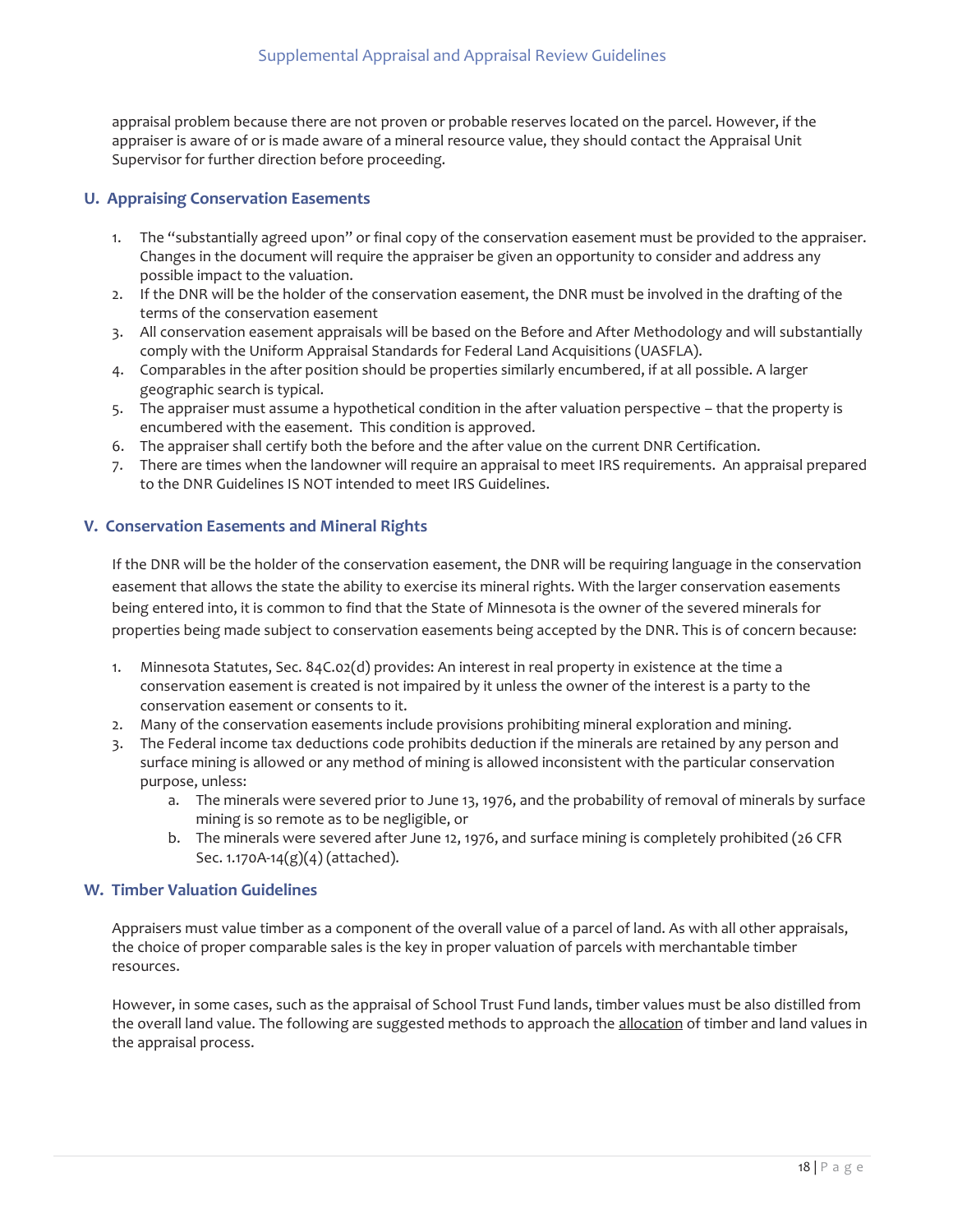#### **Preferred Method**

 timber values.) The preferred method is to find comparable sales that reflect similar types of land, which are both timbered and non-timbered (cut-over timber lands are the most representative non-timbered parcels). Comparison of the sale values of these similar land types should allow the appraiser to make a reasonable assumption of the contributory value of the timber resources. Adjustments may still have to be made for differences in timber quality, density and volume between the timbered comparable sales and the subject property. (Note: In many areas, because of the lack of well informed buyers and sellers, the value of timber is not well reflected in sales of bare lands. The appraiser should take precautions to ascertain that the participants in the sales selected were knowledgeable in

#### **Secondary Method**

 appraiser will have to use the available comparable sales to develop a "base" level of timber coverage that will not affect the highest and best use. This is considered the minimum timber value and is taken as a part of the base land In many cases, adequate comparable sales reflecting timber values are not available. In these situations, the value. Any timber value over and above the base level is considered to be timber value only, and can be separated from the base land value. Some factors to consider when developing the base timber level are aesthetics, use of proper timber harvesting methods, species composition, and the knowledge level of the buyers and sellers.

# <span id="page-19-1"></span>**IX. EXCHANGE APPRAISAL REQUIREMENTS**

The DNR often secures appraisals for the purposes of facilitating exchange transactions. By statute, land exchanges must be "substantially equal" in value, which means within 20 percent of each other in value if the lands to exchange are 100 acres or less on each side, and within 10 percent of each other in value if they are more than 100 acres on each side (Minn. Stat. 94.343, Subd. 3). For some land types (e.g. school trust), the state is unable to "waive value" so the state side of the exchange must be equal or less than the private exchange. When preparing appraisals for exchange purposes, the following additional requirements must be met:

# <span id="page-19-0"></span>**A. Specific Requirements**

When preparing appraisals for exchange purposes, the following additional requirements must be met:

- 1. Effective dates for the exchange properties should be the same date or very close to the same date.
- 2. Exchanges do not require a larger parcel analysis, the agreed upon exchange parcel is the larger parcel.
- 3. In the case of land exchanges with multiple parcels:
	- the exchange. Adjacent parcels are frequently kept together in exchanges due to access or other a. The DNR will provide an order of priority for land exchanges with multiple parcels. One prioritized list will be identified as the "base list" and the other prioritized list will be identified as the "equalizer list" specifying which lands must be exchanged and which are optional for the state or landowner. This list will also specify which parcels can be divided, which can be dropped, and which should be retained in issues.
	- b. The appraiser should contact the Appraisal Unit Supervisor after the subject inspection and research, but before report writing. At this meeting the appraiser should be prepared to recommend a combination of parcels that would satisfy the equalization requirements. Following the meeting, the Appraisal Unit Supervisor will provide appraisal instructions to the appraiser, and any needed legal descriptions.
- 4. In the case of land exchanges with single parcels:
	- a. The DNR will provide the suggested exchange parcels. If the parcels are found to be not "substantially equal," the appraiser should contact the Appraisal Unit Supervisor for a meeting for further equalization instructions, prior to writing the report.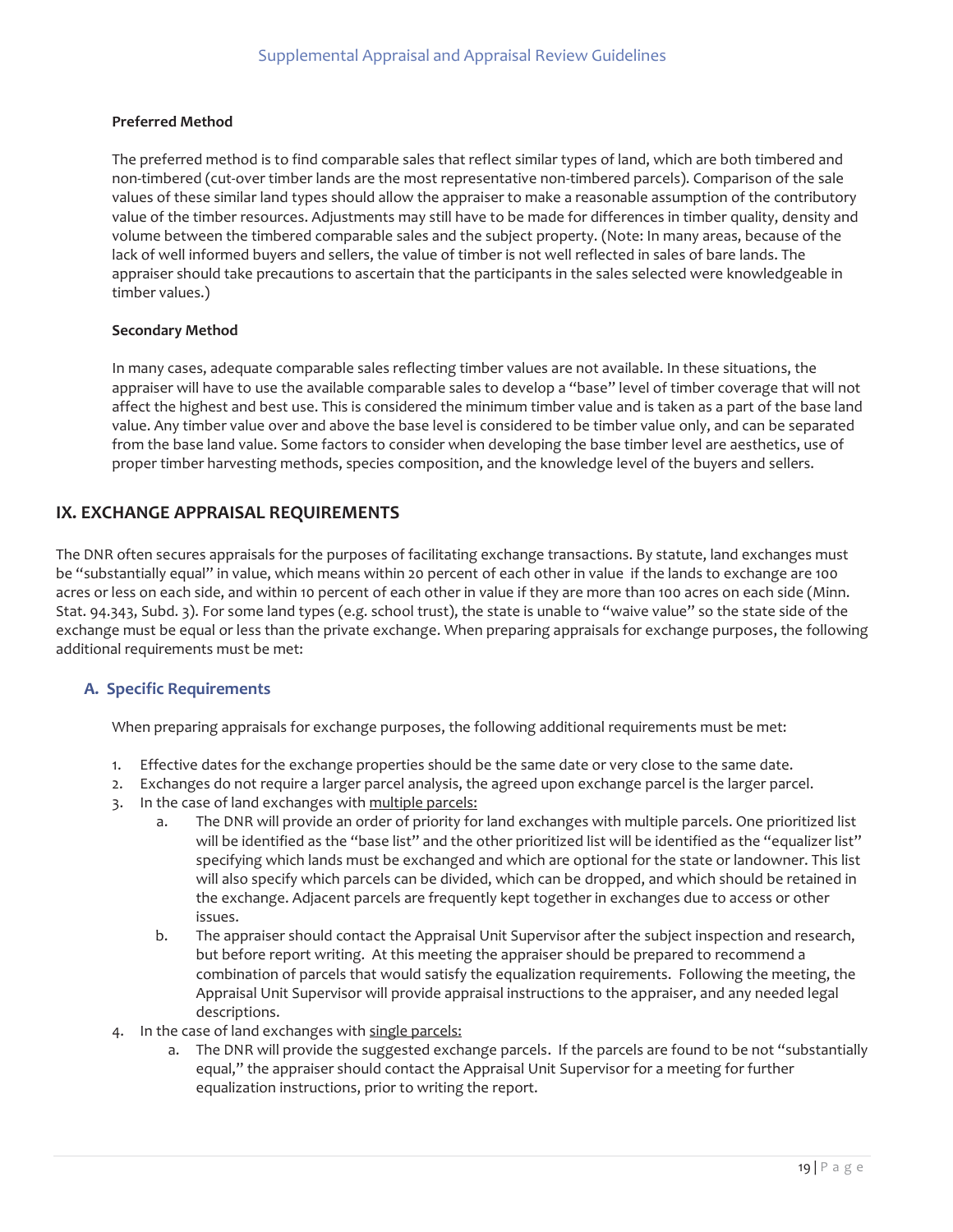5. Appraiser must provide the names and addresses for all adjacent landowners for both the state parcel and the private parcel. This information should be placed in the addendum of the report.

# <span id="page-20-3"></span> **B. Mineral Reservation in Land Exchanges**

1. The State of Minnesota is required by statute (M.S. 94.343, subd.4) to reserve minerals and mineral rights, and water power rights whenever state land is disposed of through exchange or sale.

The other party in a land exchange may also reserve mineral rights, however, such reservation, if more extensive than that of the state may not be acceptable to the state, because the state may not be getting equal value in exchange.

The state will determine through its routine review of land title, required for every exchange, if any mineral reservations or encumbrances exists on the title to the land to be received by the state, and if so, whether they will be detrimental to the exchange transaction.

- 2. The state cannot accept land in a land exchange if a mineral reservation on the land of the other party provides a right to use the surface without compensation for the land surface damage, or if it reserves repurchase rights to a third party. If either of these conditions exist, the exchange will be terminated unless the deed is modified to remove the objectionable language.
- 3. If a mineral reservation existing on the land of the other party contains no objectionable restrictions as described in paragraph 2, above, but is more extensive than the rights reserved by the state, and/or if the deed does not address surface damage compensation, the following alternatives exist:
	- a. Modification of the reservation to remove the objectionable language;
	- b. With available geologic evidence, determine the probability of surface damage, and make adjustments in surface values, to ensure that the state will get a parcel of equal value.

# <span id="page-20-2"></span>**X. APPRAISAL REVIEW STANDARDS AND REPORTING REQUIREMENTS**

 The reviewer is responsible to determine if the appraisal report under review provides an adequate basis for the establishment of an estimated market value.

## <span id="page-20-1"></span>**A. Technical Reviewer's Function**

Technical reviewers will review appraisals to the applicable standards. The function of a reviewer is to investigate, analyze and verify the logic and procedures used in appraisal reports and to ensure the preparation of reports that result in sound market value estimates. Quality control and compliance are key components to the reviewer's function.

#### <span id="page-20-0"></span>**B. Scope of Work**

- 1. The reviewer accepts, recommends or rejects an appraisal report and recommends an estimated market value.<br>2. The reviewer's role is to determine if the appraisal report:
- - a. Meets quality standards and the criteria of the client
	- b. Conforms to the Uniform Standards of Professional Appraisal Practice (USPAP)
	- c. Complies with current DNR Standards
	- d. Complies with Federal Standards (when applicable)
	- e. Concludes a reasonable and reliable market value estimate
- d. Complies with Federal Standards (when applicable) e. Concludes a reasonable and reliable market value estimate e. Concludes a reasonable and reliable market value estimate 3. The reviewer approves a report a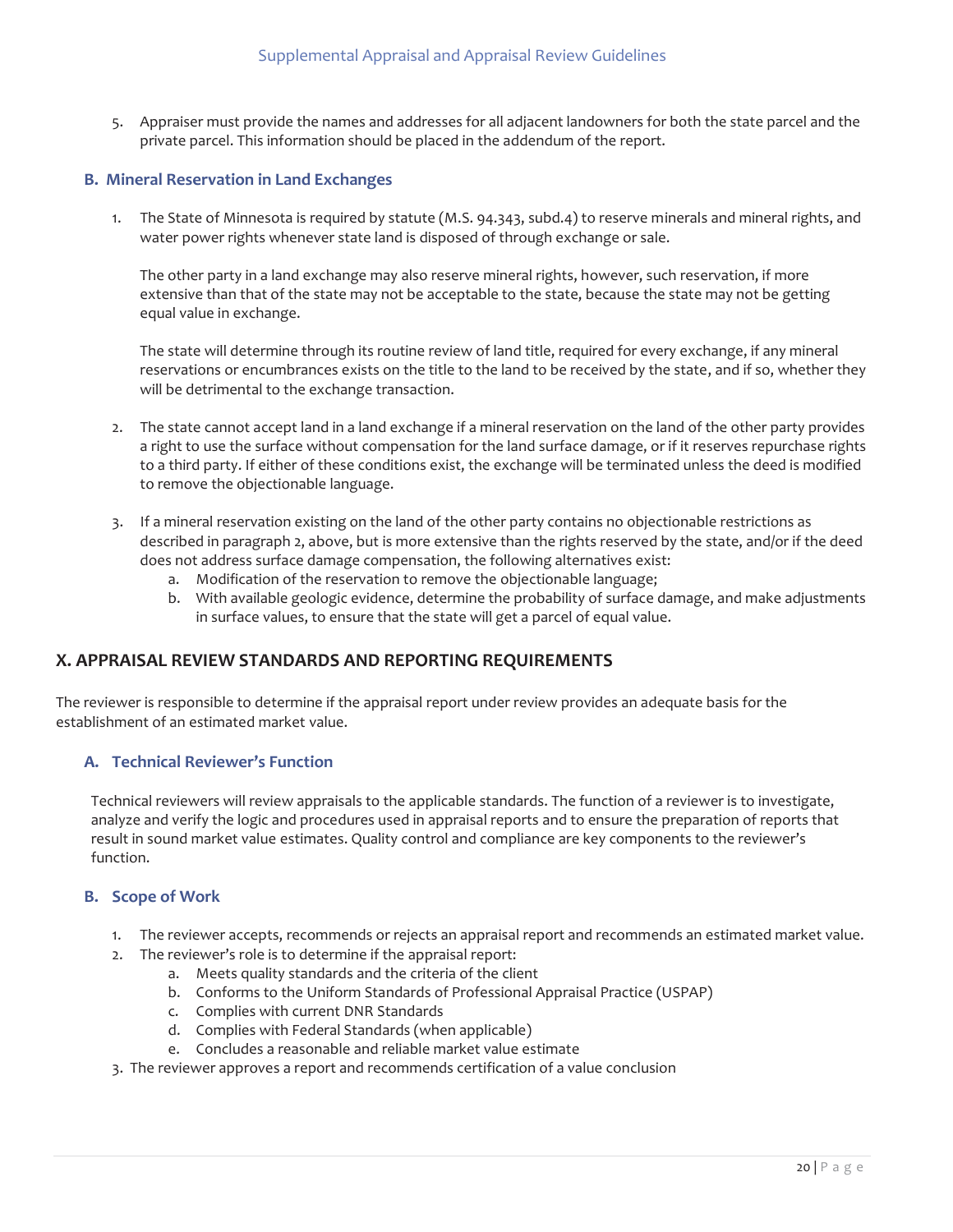# <span id="page-21-1"></span> **C. Technical Level of Review**

- Uniform Appraisal Standards for Federal Acquisitions (UASFLA). 1. A Technical Review will be performed in accordance with Standard 3 of USPAP and, when applicable, with the
- area. Guidelines to assist in this determination are below: 2. Technical reviews may be conducted as either desk reviews or field reviews. Determining the proper level of review is based on the complexity of the problem and the reviewer's familiarity with the appraiser and subject
	- a. Field Review is suggested when any of the following situations exist:
	- b. Reviewer unfamiliar with appraiser or the appraiser is new Reviewer unfamiliar with market area
	- c. Appraisal assignment difficult or complex
	- d. Reviewer has concerns about appraiser's analysis
	- e. Reviewer discovers discrepancies in process of review requiring an on-the-ground inspection.
- 3. Field Review required:
	- a. When requested by the Appraisal Unit Supervisor
	- b. When requested by the Director or Assistant Director of the Division of Lands and Minerals
	- c. When required under Federal Agency Guidelines

# <span id="page-21-0"></span>**D. Technical Reviewer Responsibilities:**

- 1. During the review phase, the appraiser will correspond with the assigned reviewer for direction on any needed changes or corrections. Correspondence shall be shared with the Appraisal Unit Supervisor.
- 2. The review appraiser examines appraisals to assure they meet DNR Appraisal Guidelines and USPAP, when applicable.
- 3. When requested, the review appraiser shall examine appraisals to assure that they meet the Uniform Appraisal Standards for Federal Acquisition (UASFLA).
- 4. The reviewer shall not direct an appraiser to a particular value.
- completion of the appraisal report, which the reviewer is obligated to consider. A reviewer's recommendation 5. The reviewer is responsible to determine if the appraisal report under review provides an adequate basis for the establishment of an estimated market value. Information may have become available following the based on outdated or incomplete information would fail to meet the DNR's need to determine a current estimate of market value. This shall be reported to the Appraisal Unit Supervisor for resolution.
- 6. The reviewer shall provide his or her comments in a written format with a follow up call for discussion. The written comments should be cc'd to the Appraisal Unit Supervisor
- 7. The reviewer should plan to provide the appraiser with sufficient time to address any concerns AND still meet the assignment due date.
- 8. The reviewer shall give the appraiser at least one opportunity to remedy the report.
- 9. The reviewer will seek necessary corrections or revisions prior to certification it is the reviewer's responsibility to verify that agreed-upon revisions are incorporated into the final report and to provide a revised/final appraisal report with the completed review
- 10. The revised report should be submitted with the review report to the Appraisal Unit Supervisor.
- 11. The reviewer will complete the review assignment and deliver it to the Appraisal Management Unit on or before the requested due date.
- 12. In the event that the due date is compromised, the reviewer will notify the Appraisal Unit Supervisor.
- 13. If, after diligent efforts have been made to get the needed support and/or improvements to an appraisal under review, the report does not meet standards, the review appraiser will notify the Appraisal Unit Supervisor and reject the appraisal report with full documentation for the basis of such rejection.
- part of the appraisal review. If the reviewer is unable to secure this information he or she should report their findings in the review report. 14. When reviewing Land Trust transactions, if the partner acquires or enters into a purchase agreement after the appraisal but before the appraisal review, the reviewer shall obtain the information, analyze and report as a
- 15. If during the review of an appraisal report the reviewer determines that the report is inadequate to the point where the reviewer believes that the appraiser should be reported to the Department of Commerce for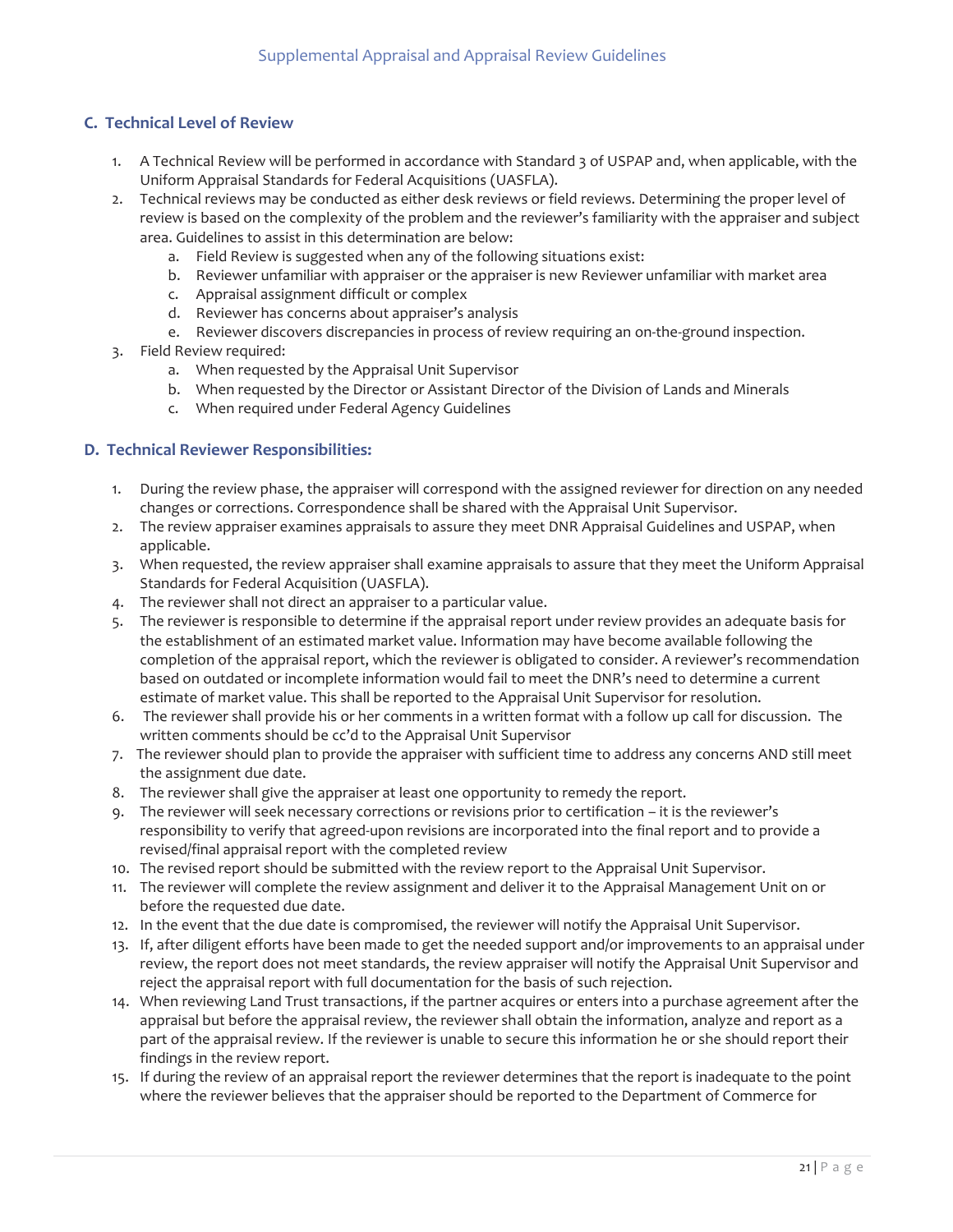incompetency or fraud, contact the Department of Commerce, copying the Appraisal Management Unit on any communication. Then proceed with the review accordingly. Reject the report, documenting your reasons in the conventional way. The DNR does not have a formal role in this. The licensed appraiser is obligated to report by virtue of being licensed by the state. The DNR will take contractual action only if the appraiser is under contract with the state

#### <span id="page-22-1"></span>**E. Technical Reviewer Reporting Requirements**

Standards 3-2 of the Uniform Standards of Professional Appraisal Practice will be adhered to when reporting the review. The appraiser will certify and recommend a value that is set forth in a signed statement which explains the basis of such recommendation or approval. All technical appraisal review reports will be in writing, narrative in style, and contain the following minimum information:

- 1. The DNR standard review report format is recommended.
- 2. Identify the client and intended users of the reviewer's opinions and conclusions
- 3. Identify the intended use of the review and the purpose of the review statement
- 4. Identify the appraisal report under review
- 5. Identify the names of the appraiser(s) that completed the report.
- 6. Identify the legal description and ownership interests appraised in the report under review
- 7. Include the date of the appraisal review report, effective date of the appraisal review, date of the work under review, effective date of the opinions or conclusion in the work under review
- 8. Describe the scope of work under review
- 9. Identify the scope of work performed in the review
- 10. Develop an opinion as to the completeness of the appraisal report under review within the scope of work applicable to the appraisal assignment.
- 11. Develop an opinion as to the apparent adequacy and relevance of the data and adjustments to data.
- 12. Develop an opinion as to the appropriateness of the appraisal methods and techniques used, explaining the reasons for any disagreements.
- 13. Develop an opinion as to whether the analysis, opinions and conclusions in the appraisal report are appropriate and reasonable. Explain the reasons for any disagreement.
- recommends an estimated market value. 14. Report conclusion of the Review: The reviewer accepts, recommends or rejects an appraisal report and
- with Section C-6 of USASFLA. 15. Prepare an appraisal review report in compliance with DNR Guidelines and, when applicable, in compliance
- 16. Include the most recent DNR Reviewer Certification (available on the AMU Website) or a certification which addresses each of the state certification components.
- 17. Provide a DNR Reviewer Certification for each valuation scenario
- 18. Attach copies of all appraiser correspondence to the Review Report, including telephone conversations and emails regarding deficiencies.
- 19. Review Options **(**In some situations, neither appraisal may be recommended)
	- a. Recommend Appraisal Appraisal meets standards and is credible-suitable for DNR's intended use.
	- b. Accept Appraisal Appraisal meets standards and is acceptable, but not recommended.
	- c. Reject Appraisal Appraisal does not meet standards and/or is not credible.

## <span id="page-22-0"></span>**F. Review Appraiser Communication**

- 1. The primary contact for the reviewer is the Appraisal Unit Supervisor.
- 2. The reviewer shall keep confidential all appraisal data.
- 3. To ensure the ethical integrity of the review process, the reviewer will:
	- a. Contact the appraiser, as needed, to obtain an approvable appraisal report. Difficulties must be reported to the Appraisal Unit Supervisor immediately.
	- b. Report any contact by others (including DNR staff) to the Appraisal Unit Supervisor.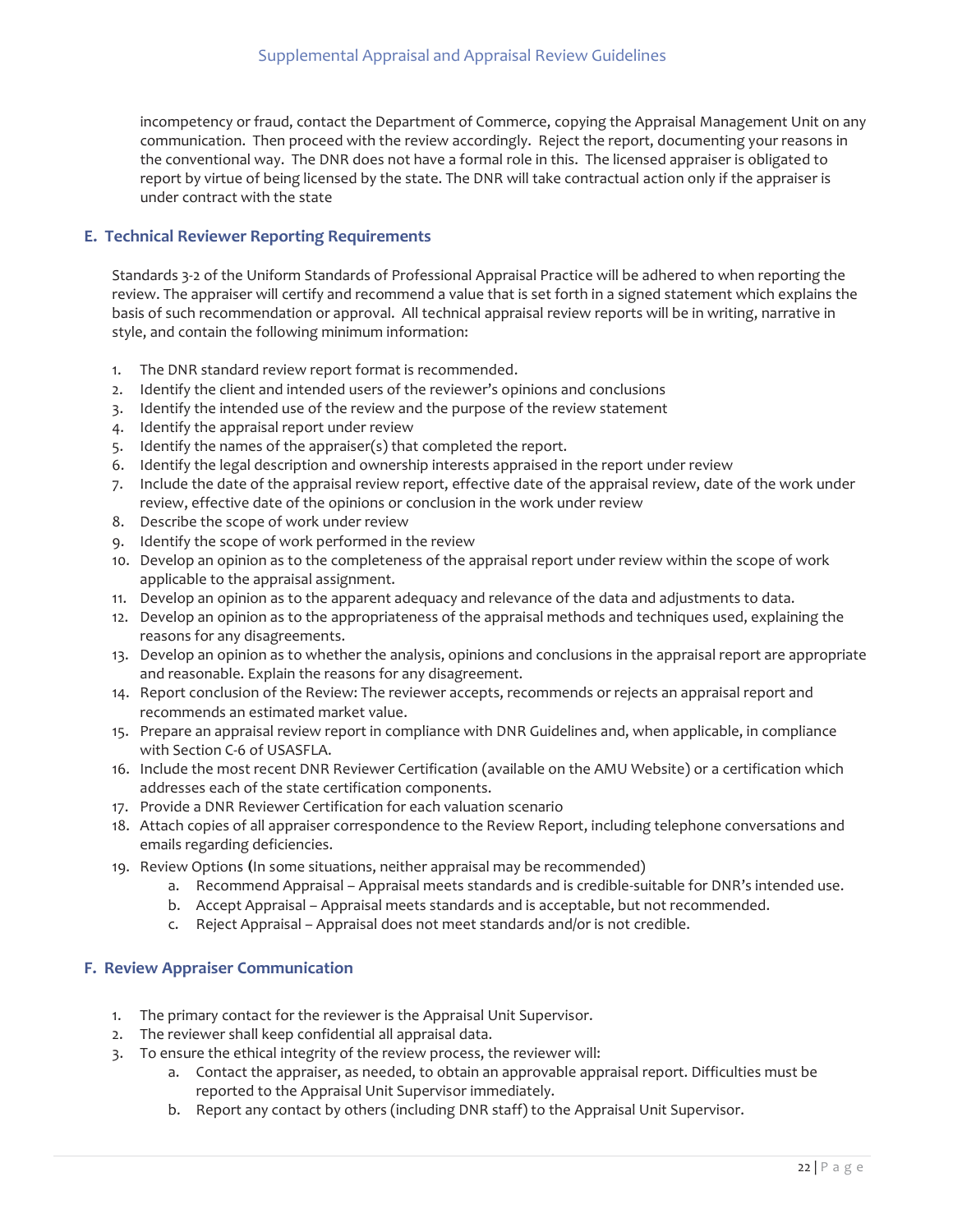- c. Attach copies of correspondence to the Review Report.
- 4. Appraiser Responsiveness
	- a. In the case of a DNR-ordered appraisal, if the appraiser is non-responsive, contact the Appraisal Management Unit Supervisor. The DNR Contract requires an appraiser to work with the reviewer.
	- b. If you have a non-DNR-ordered appraisal, allow the appraiser the time specified in your written communication. Note all contact attempts in your review report comments for that appraisal.

# <span id="page-23-2"></span>**G. Concurring Technical Review**

- 1. A concurring desk or field review is considered when one or more of the following exists:
	- a. New probationary reviewer
	- b. Difficult or complex assignment such as:
		- Properties in transition
		- Complex subdivision analysis
		- Undivided partial interests
		- Unique conservation easements
		- Mixed highest and best use
		- Severed interests
		- Unique properties
		- Properties with significant damages or special benefits
		- Limited Use Properties
		- Environmental concerns on the property
- 2. A concurring desk or field review is required when requested by the Assistant Director or Director of Lands and Minerals.
- 3. The level of interaction between the primary reviewer and the concurring reviewer will be at the most appropriate level to ensure both quality and efficiency.
- 4. Concurring reviews will be performed by staff reviewers whenever possible
- 5. The concurring reviewer will provide a Current DNR Review Certification attached to the review documents signifying agreement with the appraisal report and review report.
- 6. If the concurring reviewer is unable to certify the value, the primary and concurring reviewer shall work to resolve their difference of opinion. If timely resolution is not achieved, their concerns will be presented to the Appraisal Management Unit Supervisor.

## <span id="page-23-1"></span>**H. Review Appraiser's File**

- 1. The review appraiser's file shall contain (at a minimum):
	- a. A copy of the appraisal report and amendments
	- b. A copy of any follow-up letters or memos from the appraiser in response to queries
	- c. A copy of the review document
	- d. Field notes and working papers of the review appraiser
	- e. Names and phone numbers of all persons interviewed during the course of the review process.
	- upon request. f. The review appraiser's file shall be made available to the client, the Department of Natural Resources,
	- until certain actions occur. g. Under the Data Privacy Act the reviewer's work file and the appraisal data must remain confidential
	- release of the requested data. h. Any requests for release of this information should be immediately directed to the Appraisal Unit Supervisor within 24 hours so that applicable laws can be reviewed and a decision made as to the

## <span id="page-23-0"></span>**I. Technical Reviewer Becoming the Appraiser of Record**

If a reviewer cannot approve an appraisal report, the DNR may authorize the review appraiser to develop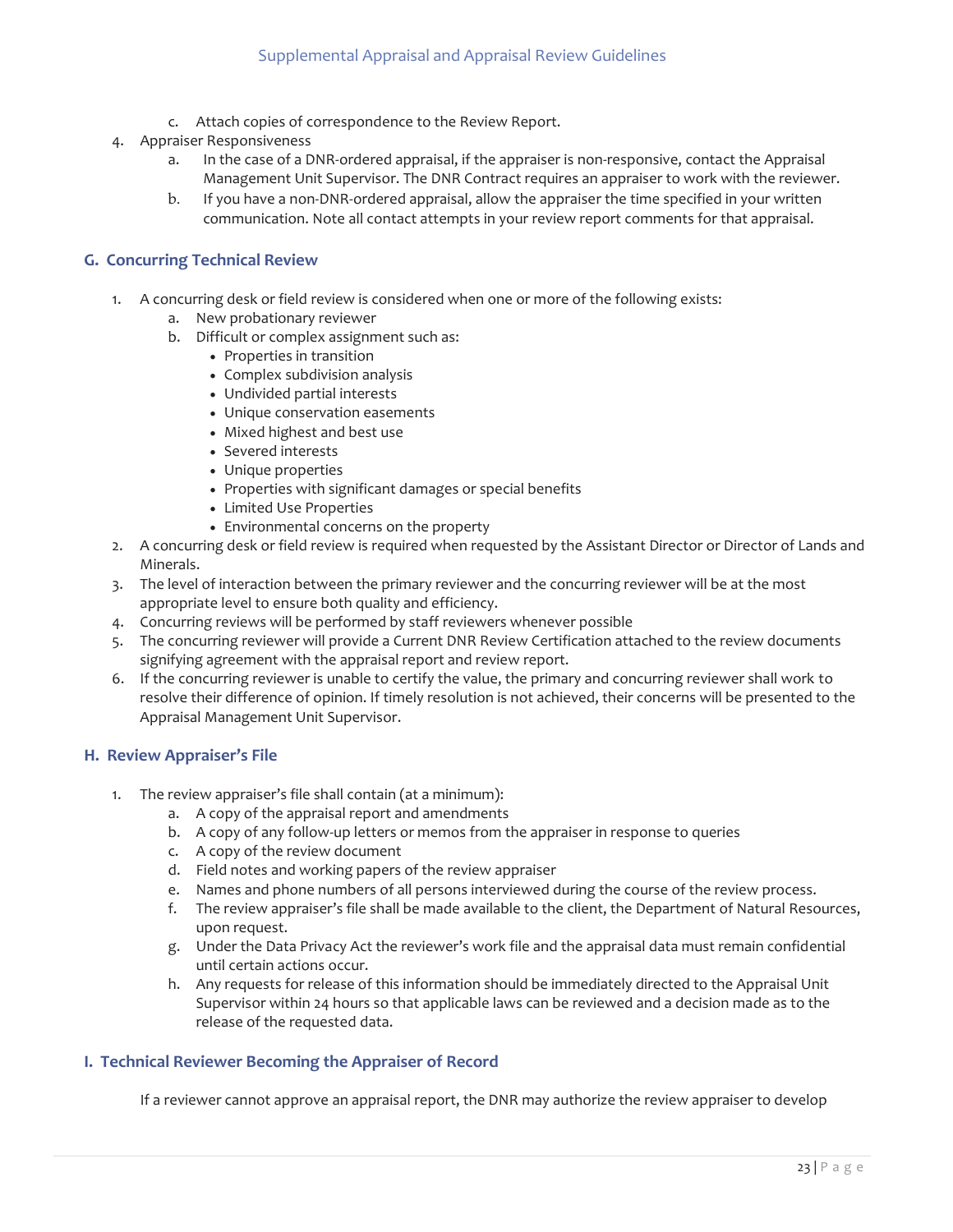different from that cited in the appraisal report under review. If the reviewer determines that this is the most an independent opinion of value (subject to that value opinion being prepared and documented in accordance with USPAP and/or the UASFLA). In certain circumstances, the reviewer may recommend a value estimate appropriate course of action, he/she must immediately notify the Appraisal Unit Supervisor.

# <span id="page-24-1"></span>**J. Multiple Appraisal Reports and Divergency**

- report: 1. Review Appraiser's responsibilities: When the review appraiser is provided more than one appraisal report on the same property to review, he/she must work with both appraisers to attempt to secure an approvable
	- a. Review each report individually.
	- b. Compare the reports to uncover any inconsistencies.
	- c. Resolve the differences by finding their sources, through a careful and thorough analysis of the appraisal reports.
	- d. Contact both appraisers and give them two weeks to respond to any concerns, preferably in writing and copying the Appraisal Management Unit Supervisor.
	- e. Work with each appraiser to attempt to remedy deficiencies.
	- f. Determine which appraisal report is better supported and more accurate.
	- g. During the review, if needed, you can share the comparables chosen by one appraiser with the other appraiser, or discuss general methodologies. You cannot disclose the appraised values.
- 2. Appraisal Standards
	- a. Different appraisals may be reviewed to different standards.
		- i. This occurs most often when there is a landowner appraisal submitted for consideration.
		- ii. Landowners' appraisals are only required to meet USPAP.
		- iii. DNR appraisals are conducted to USPAP and DNR Guidelines, and sometimes UASFLA.
	- b. The DNR will provide you with the required standards for each appraisal.
	- c. Reviewer should consider both reports and review to applicable standards.
- 3. Review Options (In some situations, neither appraisal may be recommended)
	- a. Recommend Appraisal Appraisal meets standards and is credible-suitable for DNR's intended use.
	- b. Accept Appraisal Appraisal meets standards and is acceptable, but not recommended.
	- c. Reject Appraisal Appraisal does not meet standards and/or is not credible.
- 4. Reporting Requirements
	- a. Each appraisal is reviewed independently and reported separately.
	- b. Correspondence with each appraiser is attached to the review as an addendum.
	- c. Within each of the two reports, the scope of work will identify that the reviewer was asked to review two reports on the same property.
	- d. Within your final comments the reviewer will state the final result of the review for the appraisal y and the reason for his or her decision.
	- e. See X.E. for additional requirements.

## <span id="page-24-0"></span>**K. Technical Reviews on Land Trust or Grant Projects – Additional Requirements**

- 1. When reviewing projects related to Land Trust or State Grants the following items are required, in addition to the requirements of USPAP and the DNR Appraisal and Appraisal Review Guidelines :
	- a. The written appraisal instructions must be included in the addendum of the report.
	- b. The appraiser must have been provided a copy of the Landowner's Disclosure Statement.
	- c. The appraisal must be completed as of a current date, unless the appraiser is otherwise instructed and approval is secured from the DNR Appraisal Unit Supervisor.
	- d. The appraisal must be an "as is" appraisal unless advance approval is secured from the DNR Appraisal Unit Supervisor.
	- e. If the partner acquires or enters into a purchase agreement after the appraisal but before the appraisal review, the reviewer shall obtain the information, analyze and report as a part of the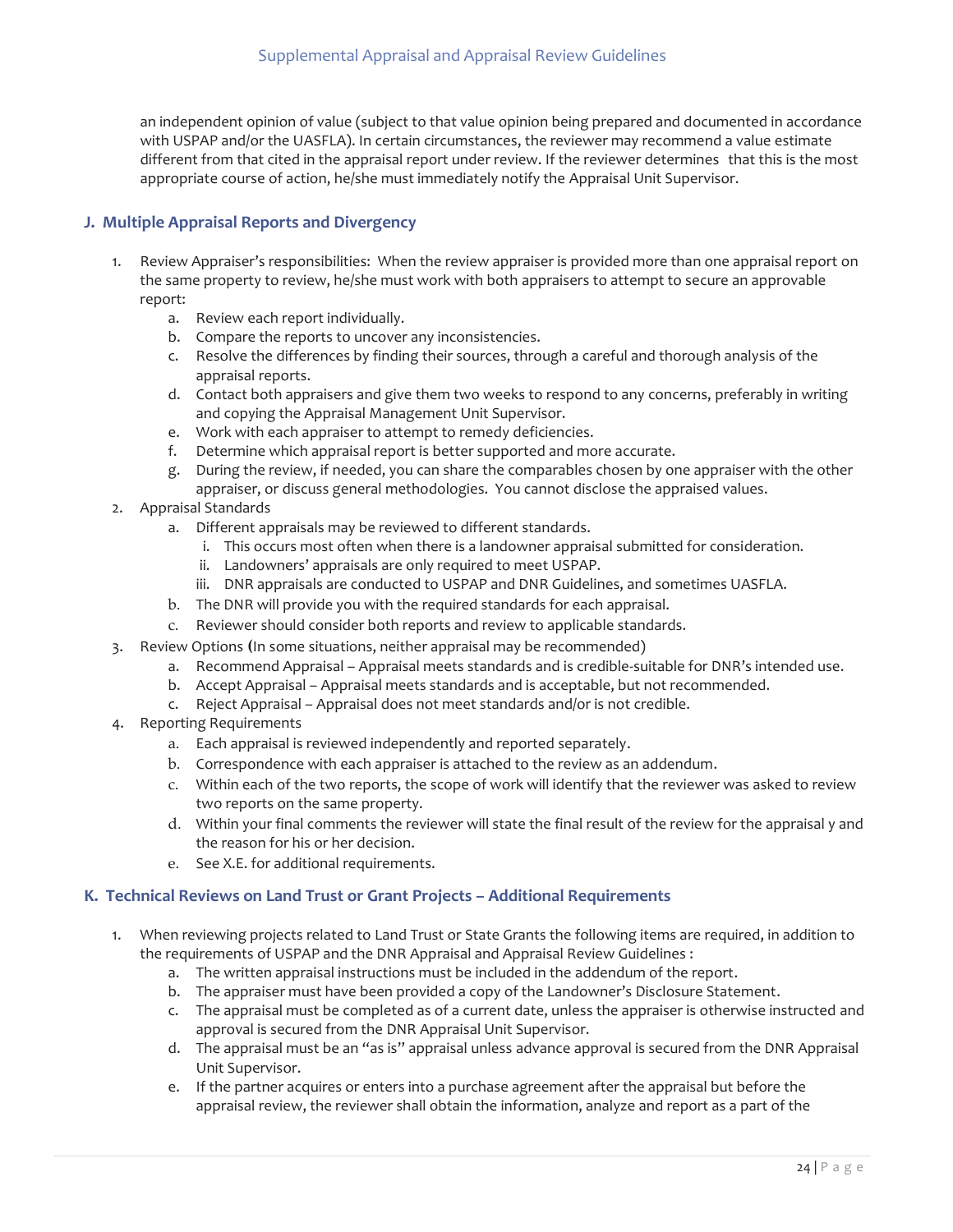the review report. appraisal review. If the reviewer is unable to secure this information they must report their findings in

f. Grant Project Only: The intended use of the review report is to assure reliability and credibility of the appraisal for use in reimbursement of grant monies.

# <span id="page-25-3"></span>**L. Administrative Appraisal Review Guidelines**

The DNR acquisition administrative review process may be used under the criteria set forth in the Lands and Minerals Director's Memo to staff, which authorizes Lands and Minerals staff to conduct administrative reviews. Government staff appraisers are often assigned to conduct administrative reviews. These administrative staff duties are considered to fall outside the scope of the Uniform Standards of Professional Appraisal Practice (USPAP).

- 1. Designated Lands and Minerals staff may conduct Administrative Reviews for appraisals that meet certain criteria.
- 2. Grant recipient staff with appropriate real estate expertise may conduct administrative reviews in accordance with current grant requirements.
- 3. Reviewer responsibilities:
	- a. The purpose of the administrative review function is to check for completeness of the appraisal report and to check the accuracy of the math.
	- b. The administrative review does not consider the analysis or conclusions presented.
	- c. The administrative review documentation will consist of a signed checklist.
	- a math error. d. The administrative reviewer is authorized to contact the appraiser if there is documentation missing or
	- conducted. e. If unresolved checklist deficiencies are evident, or other concerns are noted a technical review shall be

## <span id="page-25-2"></span>**M. Reviewer Conflict of Interest Situations**

- interest or wrongdoing, review appraisers should not accept the following assignments: 1. To ensure objectivity and independence in the review process and to preclude the appearance of conflicts of
	- a. Be responsible for negotiation or the sale or purchase of the appraised property.
	- b. Review an appraisal prepared by the reviewer's supervisor.
	- c. Review an appraisal of a property personally and recently appraised by the reviewer.
	- d. Review an appraisal prepared by someone who is or has recently reviewed the reviewer's appraisal work.

## <span id="page-25-1"></span>**XI. REPORT SUBMISSION**

When your assignment is complete, you have the following options for submission:

# <span id="page-25-0"></span> **A. Electronically**

- 1. The Appraisal Unit has been authorized to use Office 365 Message Encryption. Using this service will allow appraisers and review appraisers to submit their work securely by email. Please go to our website for detailed instructions on using this service: **DNR Appraisal Management Website**
- 2. AMU encourages appraisers to use the option to send reports by email with an encryption envelope. However, there have been occasional failures with the encryption program. If using encryption, appraisers and review appraisers must send their reports three days before deadline or sooner, so that if the encryption fails, there is still enough time to get the report (on CD) delivered on time.
- 3. When submitting electronically, the following should be included: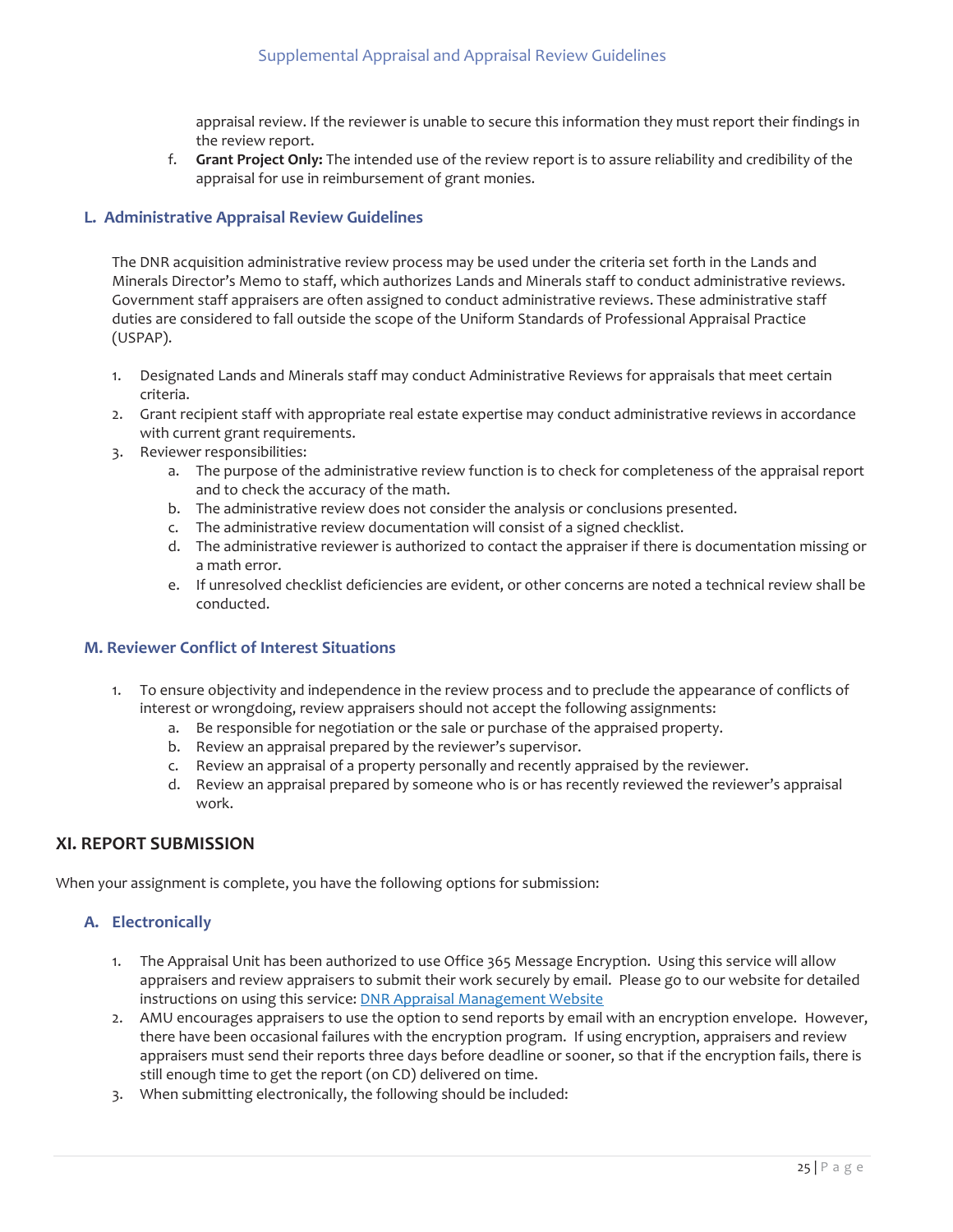- a. Appraisal Report
- b. Appraisal Review Report, when applicable
- c. Invoice (2 for appraisal assignment, 1 for review assignment)
- 4. There is a 25MB file size limitation that may make this option unavailable.

#### <span id="page-26-1"></span>**B. By Mail**

- 1. When submitting by mail, the following should be included in paper or CD format (CDs should be labeled with transaction number and name):
	- a. Appraisal Report (one copy)
	- b. Appraisal Review Report (one copy), when applicable
	- c. Invoice (2 for appraisal assignment, 1 for review assignment)

# <span id="page-26-0"></span>**XII. DEFINITIONS**

#### **Administrative Review**

 Administrative reviews are considered to fall outside the scope of USPAP. An administrative review checks for the completeness of the appraisal report and such items as accuracy of math. An administrative reviewer does not make a judgment on the analysis or conclusions within the report. DNR

#### **Appraisal**

An analysis, opinion, or conclusion relating to the nature, quality, value or utility of named interests in, or aspects of, identified real estate for purposes of preparing an appraisal report.

#### **Accepted Appraisal**

An appraisal accepted by a qualified review appraiser of the agency.

#### **Appraisal Practice**

 Valuation services performed by an individual acting as an appraiser, including but not limited to appraisal, appraisal review or appraisal consulting.

#### **Appraisal Review**

 The act or process or critically studying, developing, and communicating an opinion about the quality of another appraiser's work.

#### **Appraiser**

 expected to perform valuation services competently and in a manner that is independent, impartial and objective. A person who develops and communicates real estate appraisals and who holds a current valid license. One who is

#### **Approved Appraisal**

An accepted appraisal that is approved by the agency and used in support of the review appraiser's recommended fair market value.

#### **Certified Appraisal**

An appraisal that is the basis of a signed Resume of Certified Appraisal Value (RCA) which is signed by the Director or Assistant Director of Lands and Minerals.

#### **Competency Rule**

In all cases, the appraiser must perform competently when completing the assignment. Prior to accepting an assignment or entering into an agreement to perform any assignment, an appraiser must properly identify the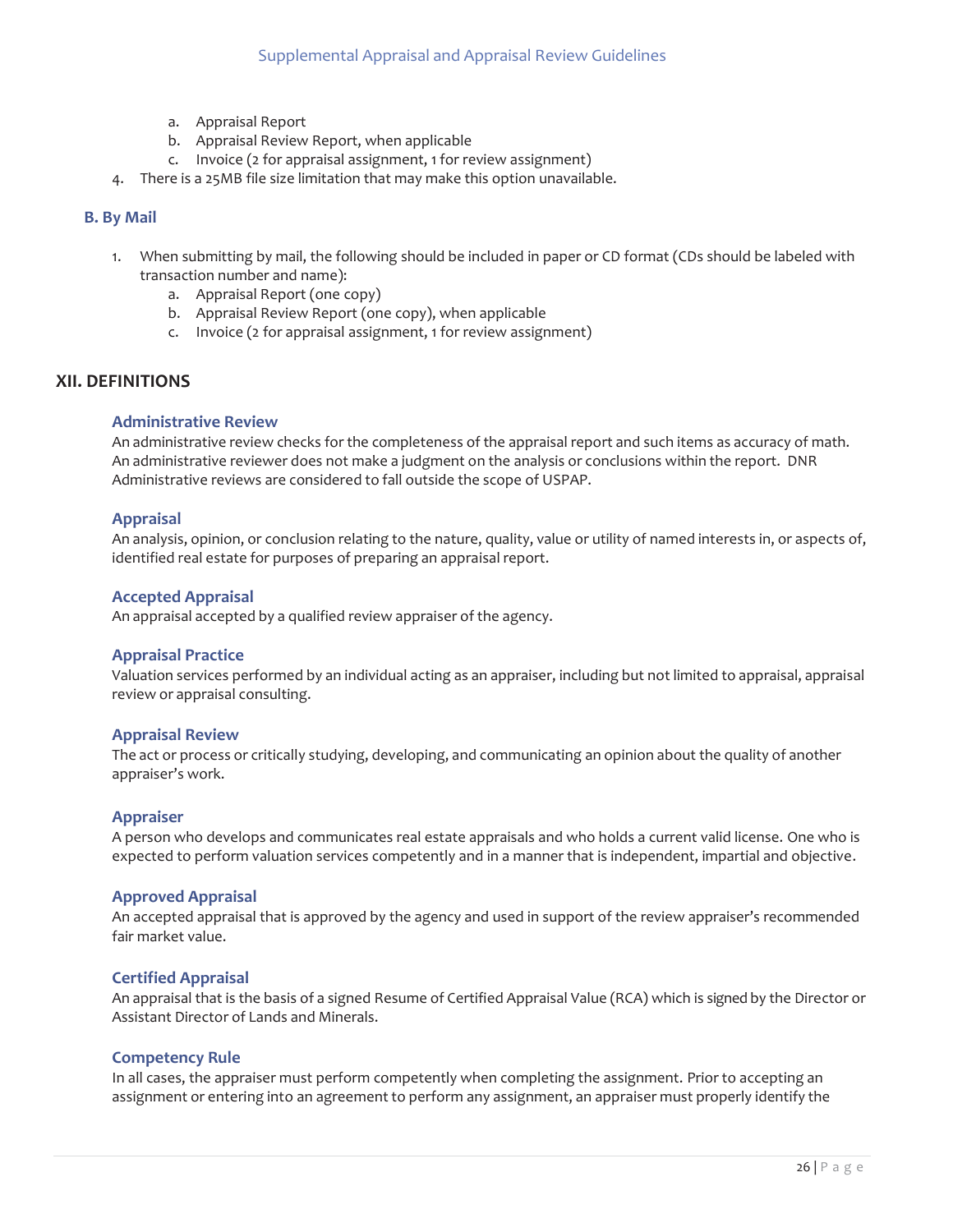problem to be addressed and have the knowledge and experience to complete the assignment; or alternative, must:

- 1. Disclose the lack of knowledge and/or experience to the client before accepting the assignment;
- 2. Take all steps necessary or appropriate to complete the assignment competently; and
- competently in the report. 3. Describe the lack of knowledge and/or experience and the steps taken to complete the assignment

#### **Disposition Value**

The most probable price that a specified interest in real property is likely to bring under all of the following conditions:

- 1. Consummation of a sale will occur within a limited future marketing period specified by the client.
- 2. The actual market conditions currently prevailing are those to which the appraised property interest is subject.
- 3. The buyer and seller is each acting prudently and knowledgeably.
- 4. The seller is under compulsion to sell.
- 5. The buyer is typically motivated.
- 6. Both parties are acting in what they consider their best interests.
- 7. An adequate marketing effort will be made in the limited time allowed for the completion of a sale.
- 8. Payment will be made in cash in U.S. dollars or in terms of financial arrangements comparable thereto.
- 9. The price represents the normal consideration for the property sold, unaffected by special or creative financing or sales concessions granted by anyone associated with the sale.

#### **Divergency**

 divergency must be resolved before an organization can rely on the value estimate. The reviewer recommends one The difference(s) in value and/or analysis between separate appraisal reports for the same property. Typically, of the appraisals and either accepts or rejects the other.

#### **Full Field Review**

This review is typically made by inspecting the subject of the appraisal and all sales used in the analysis.

#### **Grant Project**

A project that is identified by a "GRANT AGREEMENT" which outlines the grant requirements.

#### **Land Trust Project**

A project that is identified by a "LETTER OF INTENT" which outlines the agreement between the partner and the Minnesota DNR.

#### **Liquidation Value**

 The most probable price that a specified interest in real property is likely to bring under all of the following conditions:

- 1. Consummation of a sale will occur within a severely limited future marketing period specified by the client.
- 2. The actual market conditions currently prevailing are those to which the appraised property interest is subject.
- 3. The buyer is acting prudently and knowledgeably.
- 4. The seller is under extreme compulsion to sell.
- 5. The buyer is typically motivated.
- 6. The buyer is acting in what he or she considers his or her best interest.
- 7. A limited marketing effort and time will be allowed for the completion of a sale.
- 8. Payment will be made in cash in U.S. dollars or in terms of financial arrangements comparable thereto.
- 9. The price represents the normal consideration for the property sold, unaffected by special or creative financing or sales concessions granted by anyone associated with the sale.